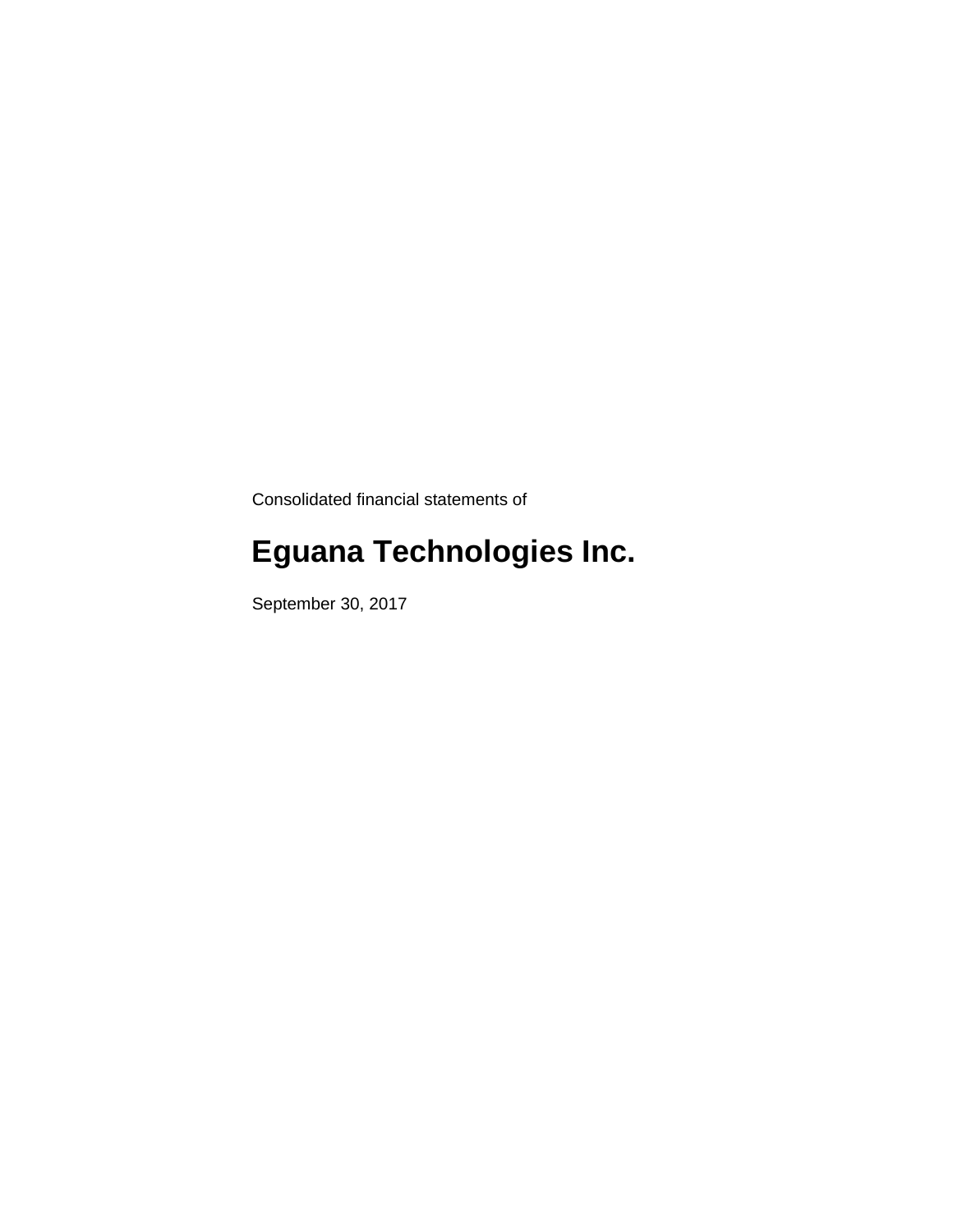September 30, 2017

### Table of contents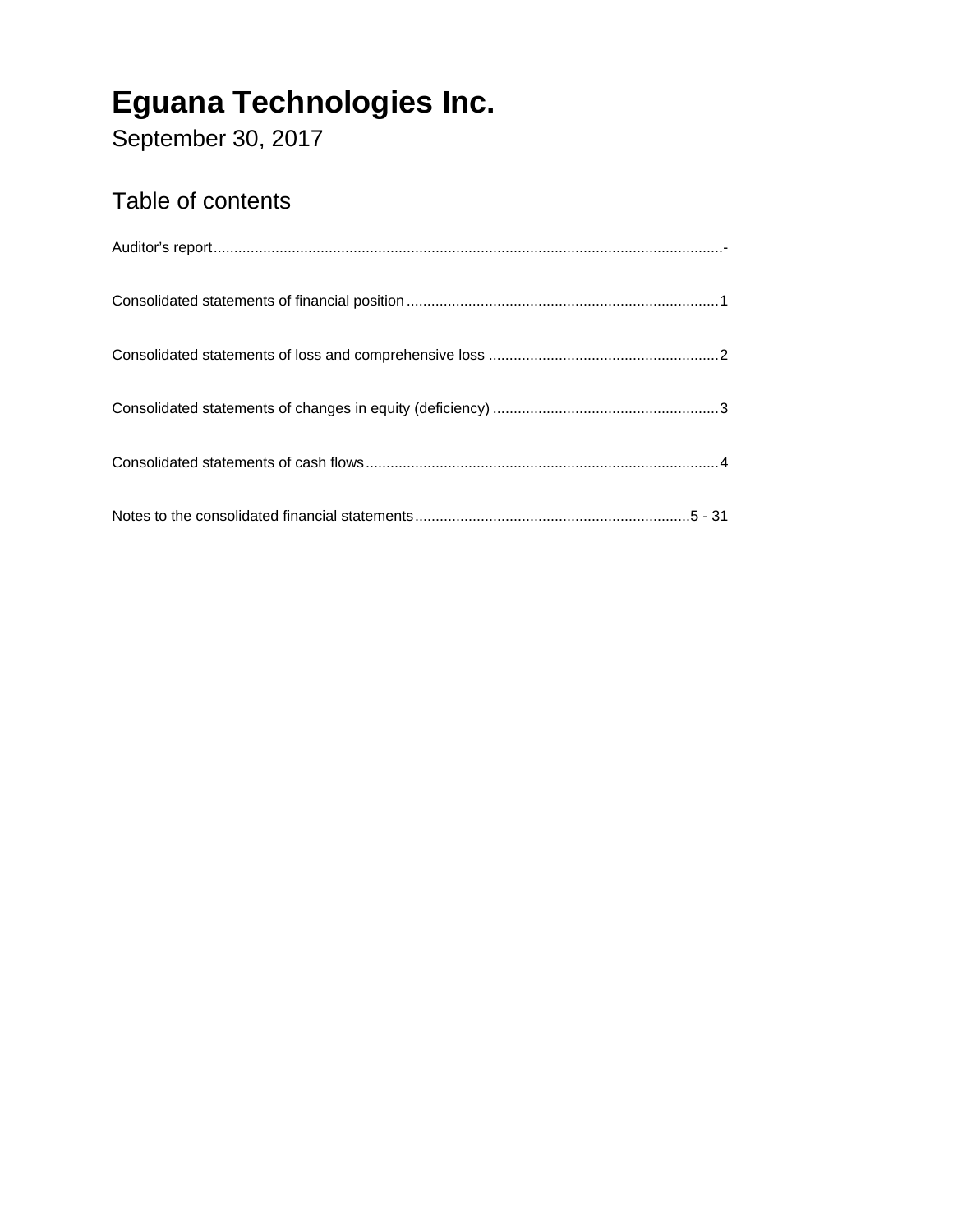

Tel: 403-266-5608 Fax: 403-233-7833 **www.bdo.ca** 

BDO Canada LLP 903- 8th Avenue SW, Suite 620 Calgary, AB T2P 0P7

**Independent Auditor's Report**

#### **To the shareholders of Eguana Technologies Inc.**

We have audited the accompanying consolidated financial statements of Eguana Technologies Inc., which comprise the consolidated statement of financial position as at September 30, 2017, and September 30, 2016, and the consolidated statements of loss and comprehensive loss, consolidated statements of change in equity (deficiency) and consolidated statements of cash flows for the years then ended, and a summary of significant accounting policies and other explanatory information.

### **Management's Responsibility for the Consolidated Financial Statements**

Management is responsible for the preparation and fair presentation of these consolidated financial statements in accordance with International Financial Reporting Standards and for such internal control as management determines is necessary to enable the preparation of consolidated financial statements that are free from material misstatement, whether due to fraud or error.

#### **Auditor's Responsibility**

Our responsibility is to express an opinion on these consolidated financial statements based on our audits. We conducted our audits in accordance with Canadian generally accepted auditing standards. Those standards require that we comply with ethical requirements and plan and perform the audit to obtain reasonable assurance about whether the consolidated financial statements are free from material misstatement.

An audit involves performing procedures to obtain audit evidence about the amounts and disclosures in the consolidated financial statements. The procedures selected depend on the auditor's judgment, including the assessment of the risks of material misstatement of the consolidated financial statements, whether due to fraud or error. In making those risk assessments, the auditor considers internal control relevant to the entity's preparation and fair presentation of the consolidated financial statements in order to design audit procedures that are appropriate in the circumstances, but not for the purpose of expressing an opinion on the effectiveness of the entity's internal control. An audit also includes evaluating the appropriateness of accounting policies used and the reasonableness of accounting estimates made by management, as well as evaluating the overall presentation of the consolidated financial statements.

We believe that the audit evidence we have obtained in our audits is sufficient and appropriate to provide a basis for our audit opinion.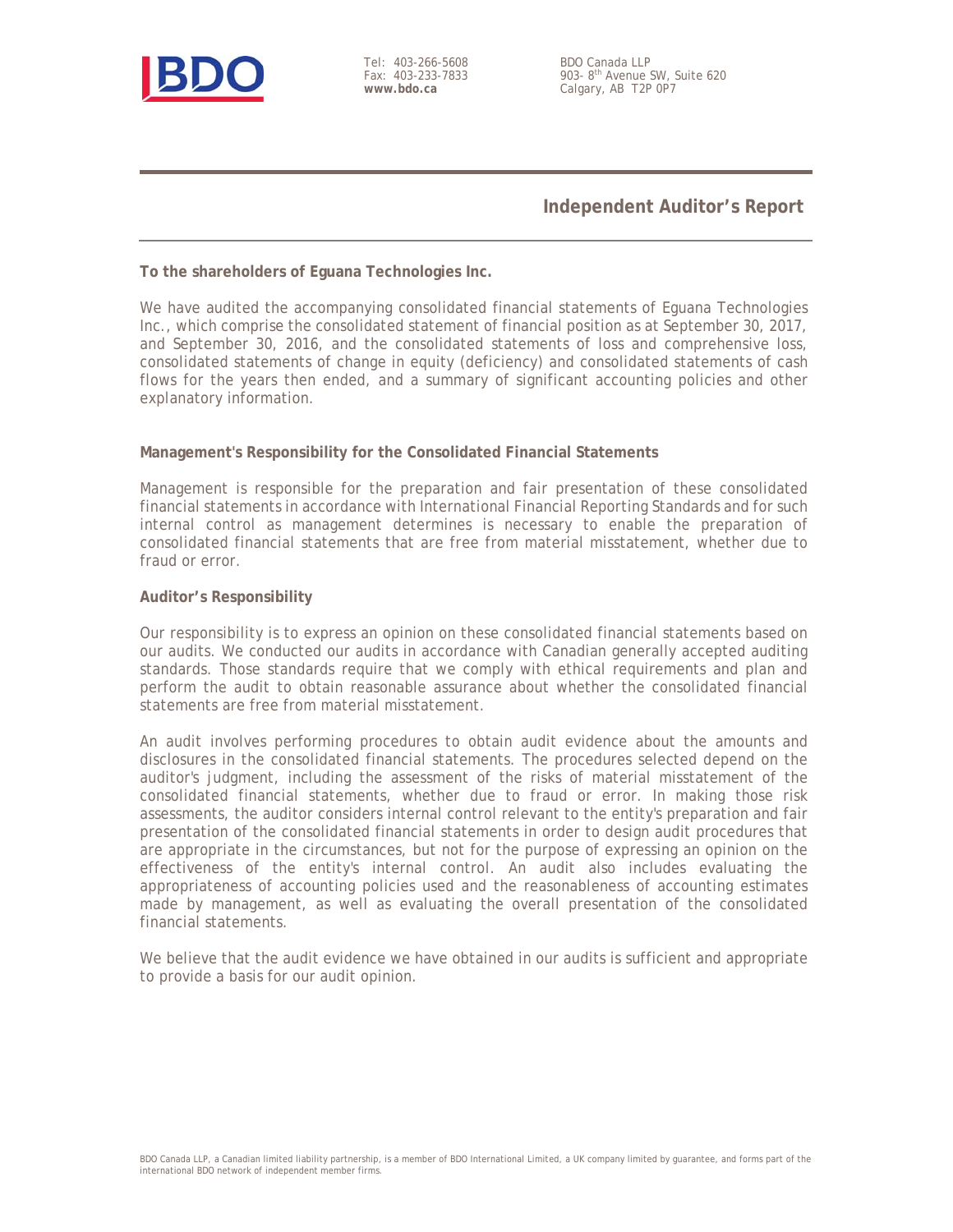

### **Opinion**

In our opinion, the consolidated financial statements present fairly, in all material respects, the financial position of Eguana Technologies Inc. as at September 30, 2017 and September 30, 2016 and its financial performance and its cash flows for the years then ended in accordance with International Financial Reporting Standards.

#### **Emphasis of Matter**

Without qualifying our opinion, we draw attention to Note 3 in the consolidated financial statements which indicates that the entity has not yet achieved profitable operations since its inception, has an accumulated deficit of \$54,741,470 as at September 30, 2017 (2016 - \$50,238,693) and has incurred negative cash outflows from operating activities of \$3,297,974 for the year then ended (2016 -  $$4,177,136$ ). These conditions, along with other matters described in Note 3, indicate the existence of a material uncertainty that may cast significant doubt about the entity's ability to continue as a going concern.

BDO Canada LLP

Chartered Professional Accountants

Calgary, Alberta January 29, 2018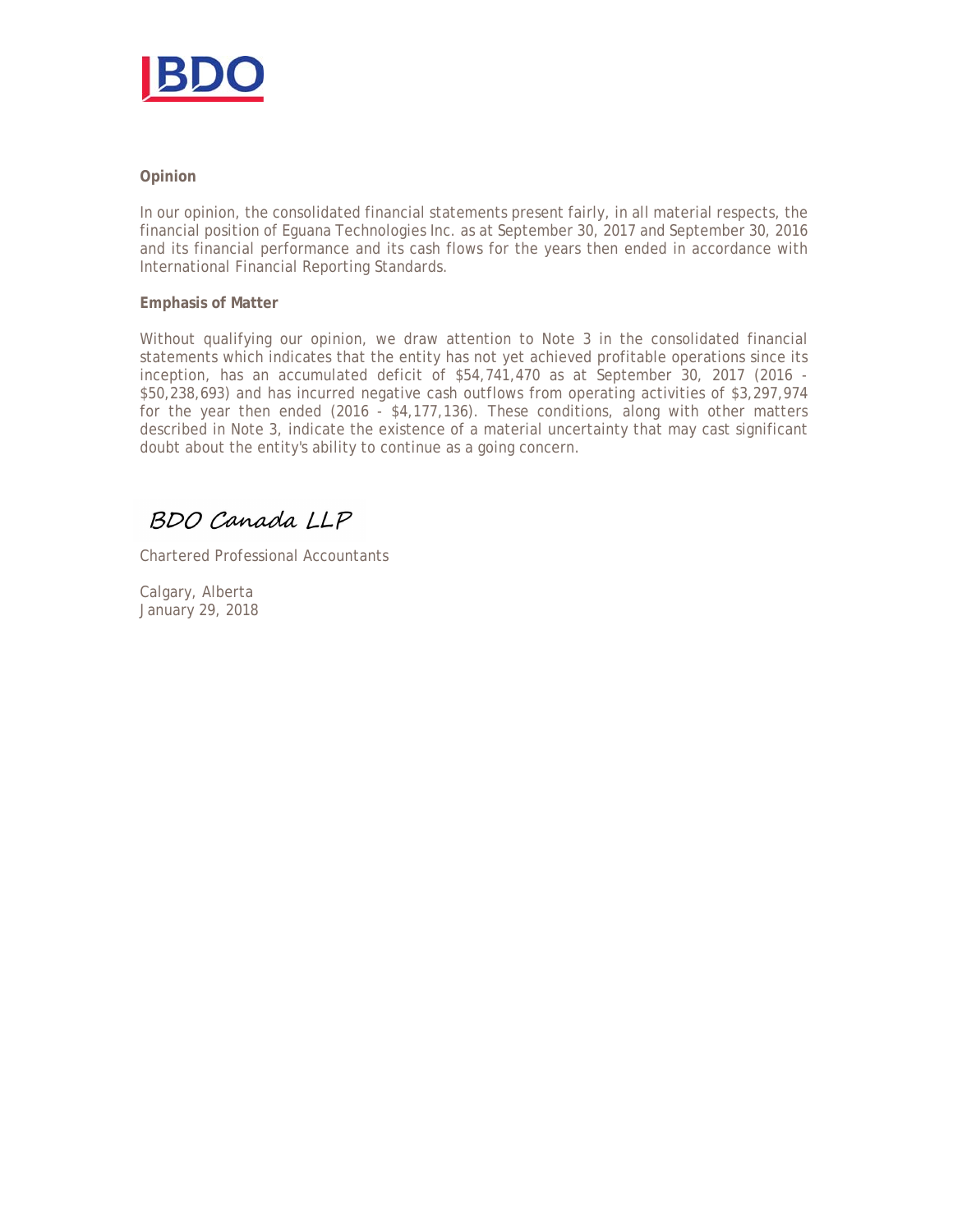### Consolidated statements of financial position

Stated in Canadian dollars

|                                          | <b>Note</b>    | 2017           | 2016           |
|------------------------------------------|----------------|----------------|----------------|
| <b>Assets</b>                            |                |                |                |
| Current:                                 |                |                |                |
| Cash                                     |                | 2,568,346      | 4,355,471      |
| Accounts receivable                      |                | 421,275        | 291,508        |
| Inventory                                | 6              | 389,648        | 571,243        |
| Prepaid expenses and deposits            |                | 274,559        | 218,252        |
|                                          |                | 3,653,828      | 5,436,474      |
| Non-current:                             |                |                |                |
| Development costs                        |                | 3              | 3              |
| Capital assets                           | $\overline{7}$ | 278,113        | 284,815        |
|                                          |                | 3,931,944      | 5,721,292      |
| <b>Liabilities</b>                       |                |                |                |
| Current:                                 |                |                |                |
| Accounts payable and accrued liabilities |                | 2,995,595      | 2,912,654      |
| Provisions                               | 8              | 206,424        | 248,961        |
| Deferred revenue                         |                | 641,579        | 81,373         |
| Debentures                               | 10             | 470,250        | 571,533        |
| Other liabilities                        | 11             | 65,388         | 51,462         |
|                                          |                | 4,379,236      | 3,865,983      |
| Non-current:                             |                |                |                |
| Deferred lease inducement                |                | 7,800          | 23,400         |
| Debentures                               | 10             | 54,504         | 622,945        |
| Other liabilities                        | 11             | 521,665        | 594,259        |
|                                          |                | 4,963,205      | 5,106,587      |
| Shareholders' equity (deficiency)        |                |                |                |
| Common shares                            | 12             | 43,256,471     | 40,598,701     |
| Preferred shares                         | 13             | 1              | 1              |
| Warrants                                 | 15             | 1,121,859      | 1,380,291      |
| Contributed surplus                      | 16             | 9,454,187      | 8,998,578      |
| Foreign currency translation reserve     |                | (122, 309)     | (124, 173)     |
| Deficit                                  |                | (54, 741, 470) | (50, 238, 693) |
|                                          |                | (1,031,261)    | 614,705        |
|                                          |                | 3,931,944      | 5,721,292      |

*Going concern (Note 3), Commitments (Note 25) and Subsequent events (Note 28)* 

*The accompanying notes are an integral part of these consolidated financial statements.* 

On behalf of the Board:

George Powlick, Director **Robert Penner, Director** Robert Penner, Director

 $\{signed\}$   $\{\text{signed}\}$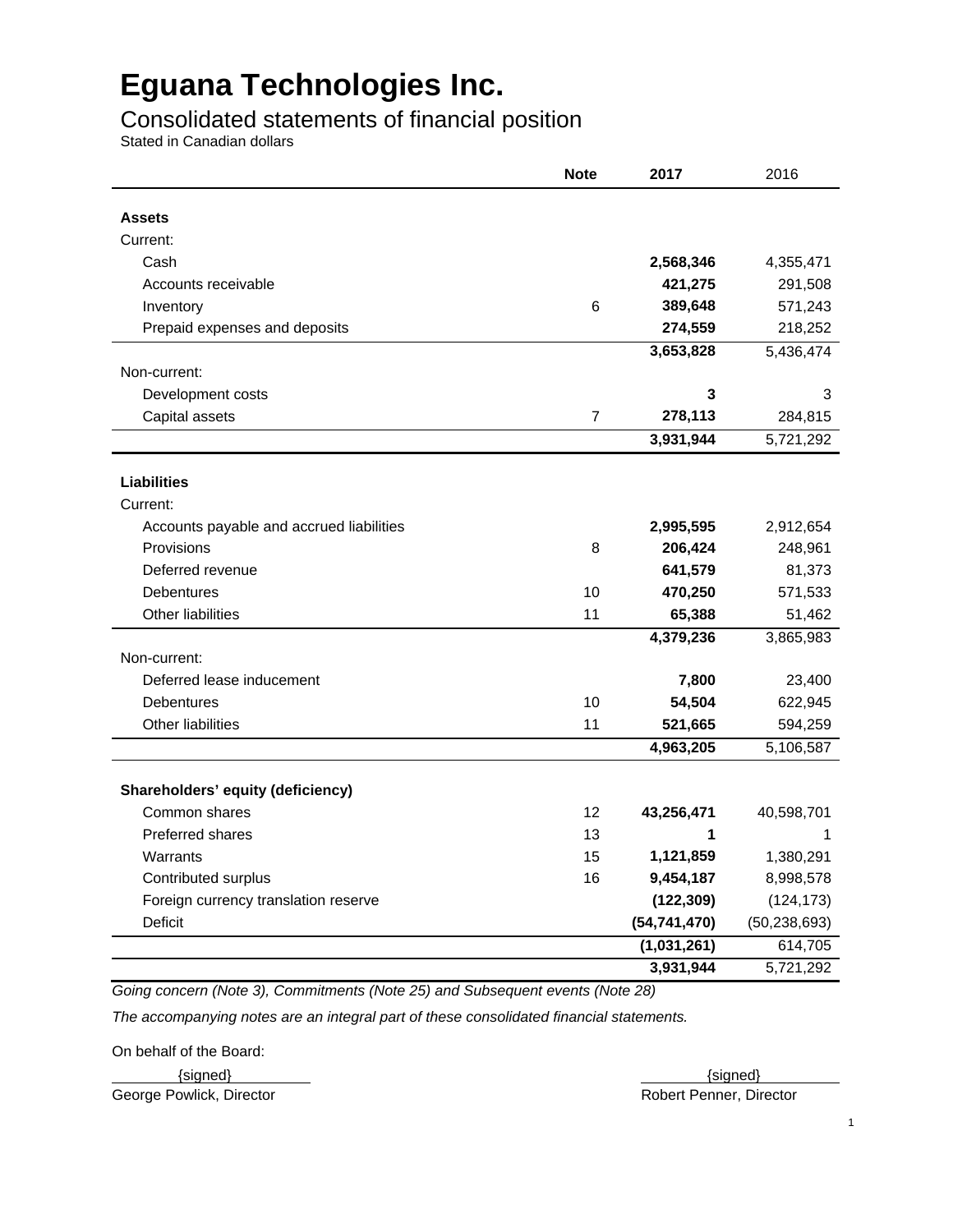### Consolidated statements of loss and comprehensive loss

For the years ended September 30,

Stated in Canadian dollars

|                                             | Note | 2017          | 2016        |
|---------------------------------------------|------|---------------|-------------|
| Sales and engineering services              | 26   | 853,910       | 698,664     |
| Cost of goods sold                          |      | 578,478       | 652,017     |
| Gross profit                                |      | 275,432       | 46,647      |
| Expenses                                    |      |               |             |
| General and administrative                  | 19   | 1,976,108     | 2,353,942   |
| Selling and marketing                       | 19   | 788,731       | 785,142     |
| Product research and development            | 19   | 1,057,446     | 717,753     |
| Operations                                  | 19   | 503,271       | 538,666     |
| Bad debt expense (recovery)                 | 18   | 107,012       | (10, 330)   |
| Settlements (recovery)                      | 27   | ۰             | (119,090)   |
|                                             |      | 4,432,568     | 4,266,083   |
| Loss before undernoted items                |      | (4, 157, 136) | (4,219,436) |
| Financing costs                             | 20   | (357, 531)    | (600, 770)  |
| Loss on debentures                          | 10   |               | (18, 433)   |
| Other income                                |      | 11,890        | 3,739       |
| <b>Net loss</b>                             |      | (4,502,777)   | (4,834,900) |
| Foreign currency adjustment to equity       |      | 1,864         | 4,661       |
| <b>Total comprehensive loss</b>             |      | (4,500,913)   | (4,830,239) |
| Loss per common share                       |      |               |             |
| Basic and diluted                           |      | (0.02)        | (0.03)      |
| Weighted average number of common<br>shares |      |               |             |
| <b>Basic and diluted</b>                    | 12   | 201,911,454   | 168,103,370 |

*The accompanying notes are an integral part of these consolidated financial statements.*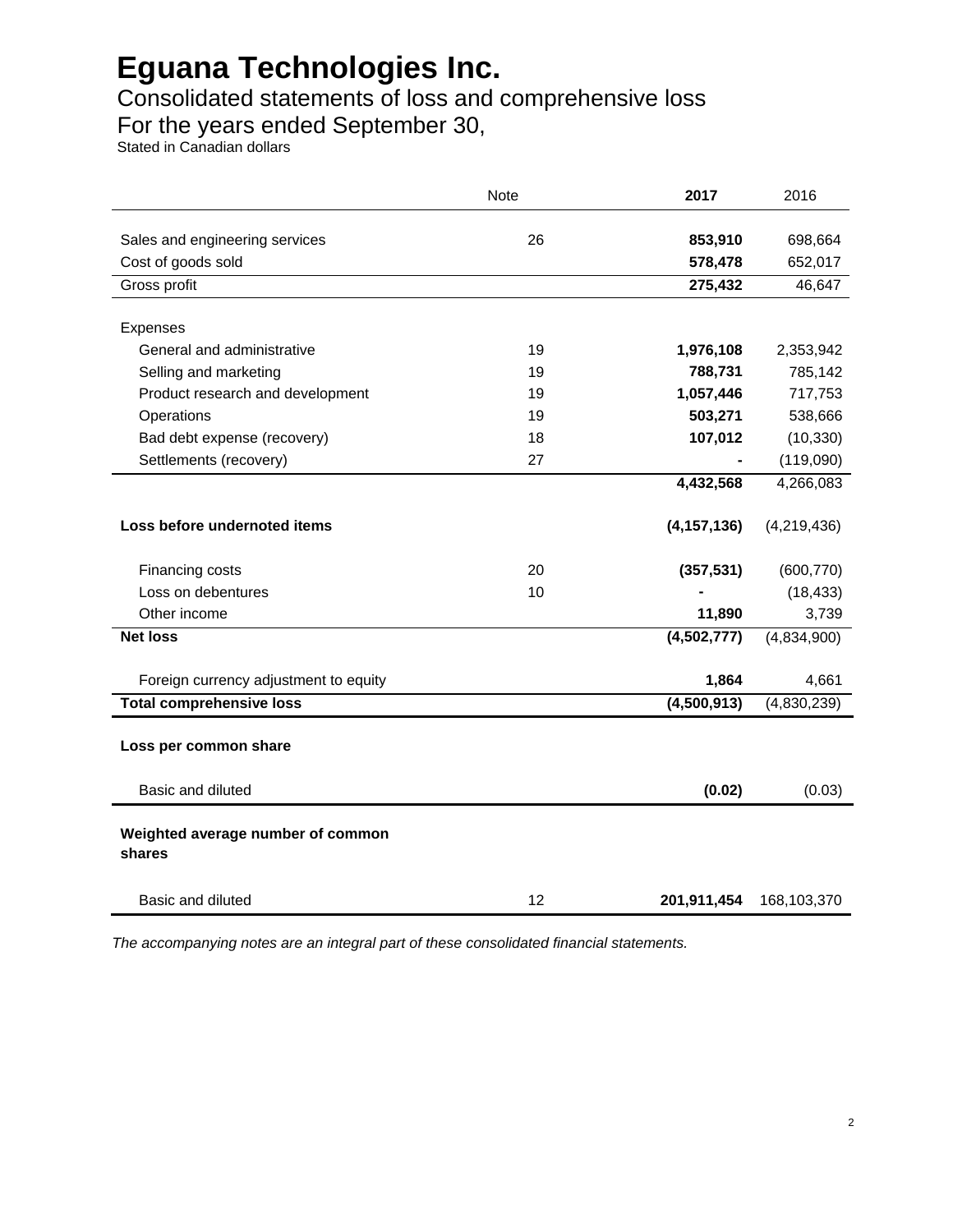Consolidated statements of change in equity (deficiency)

For the years ended September 30,

Stated in Canadian dollars

|                                   | Common<br>shares | Preferred<br>shares      | Warrants   | Contributed<br>surplus | Foreign<br>currency<br>translation<br>reserve | Deficit                  | Total       |
|-----------------------------------|------------------|--------------------------|------------|------------------------|-----------------------------------------------|--------------------------|-------------|
|                                   |                  |                          |            |                        |                                               |                          |             |
| Balance October 1, 2016           | 40,598,701       |                          | 1,380,291  | 8,998,578              | (124, 173)                                    | (50, 238, 693)           | 614,705     |
| Loss for the period               |                  |                          |            |                        |                                               | (4,502,777)              | (4,502,777) |
| Other comprehensive gain (loss)   |                  |                          |            |                        | 1,864                                         |                          | 1,864       |
| Issue of share capital            | 2,506,392        |                          |            |                        |                                               |                          | 2,506,392   |
| Warrants issued                   |                  | $\blacksquare$           | 126,463    |                        | $\overline{\phantom{a}}$                      | $\overline{\phantom{a}}$ | 126,463     |
| Warrants exercised                | 151,378          |                          | (83,094)   |                        |                                               |                          | 68,284      |
| Warrants expired                  |                  | $\overline{a}$           | (301, 801) | 301,801                |                                               |                          |             |
| Share-based payments              |                  |                          |            | 153,808                |                                               |                          | 153,808     |
| <b>Balance September 30, 2017</b> | 43,256,471       | 1.                       | 1,121,859  | 9,454,187              | (122, 309)                                    | (54, 741, 470)           | (1,031,261) |
| Balance October 1, 2015           | 32,681,242       |                          | 1,795,774  | 7,840,675              | (128, 834)                                    | (45, 403, 793)           | (3,214,935) |
|                                   |                  |                          |            |                        |                                               |                          |             |
| Loss for the period               |                  |                          |            |                        |                                               | (4,834,900)              | (4,834,900) |
| Other comprehensive gain (loss)   |                  |                          |            |                        | 4,661                                         |                          | 4,661       |
| Issue of share capital            | 7,313,876        |                          |            |                        |                                               |                          | 7,313,876   |
| Warrants issued                   |                  | $\blacksquare$           | 521,055    |                        |                                               |                          | 521,055     |
| Warrants exercised                | 161,765          |                          | (83, 426)  |                        |                                               |                          | 78,339      |
| Warrants expired                  |                  | $\overline{\phantom{0}}$ | (914, 463) | 914,463                |                                               |                          |             |
| Share-based payments              | 441,818          |                          | 61,351     | 243,440                |                                               |                          | 746,609     |
| Balance September 30, 2016        | 40,598,701       |                          | 1,380,291  | 8,998,578              | (124, 173)                                    | (50, 238, 693)           | 614,705     |

*The accompany notes are an integral part of these consolidated financial statements.*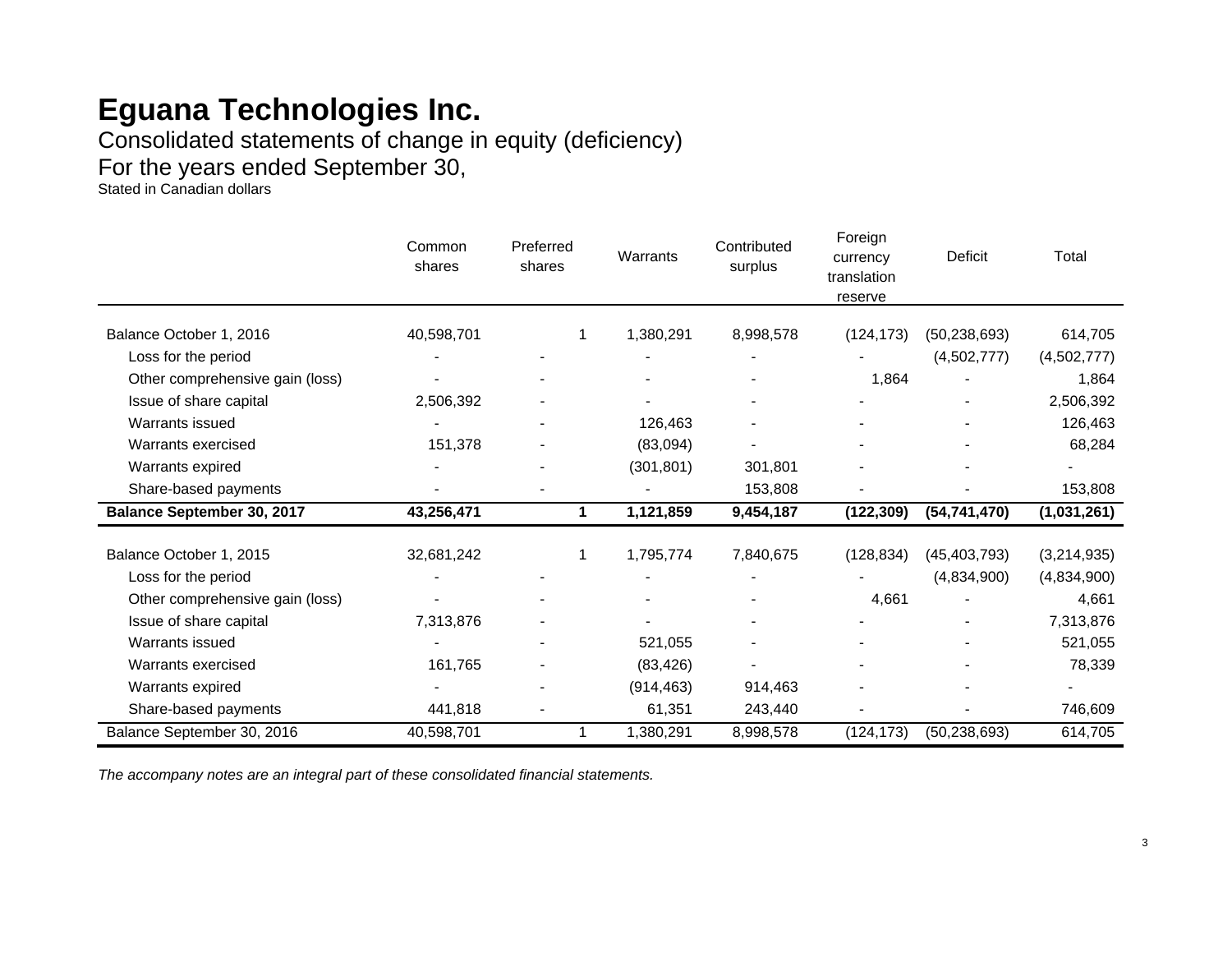Consolidated statements of cash flows For the years ended September 30

Stated in Canadian dollars

|                                                                              | <b>Note</b> | 2017          | 2016                 |
|------------------------------------------------------------------------------|-------------|---------------|----------------------|
| <b>Operating activities</b>                                                  |             |               |                      |
| Net loss                                                                     |             | (4,502,777)   | (4,834,900)          |
| Share-based payments                                                         |             | 153,808       | 746,609              |
| Finance costs                                                                |             | 357,531       | 600,770              |
| Amortization of capital assets                                               |             | 100,267       | 105,107              |
| Loss on debentures                                                           |             |               | 18,433               |
| Warranty provision                                                           |             | (42, 537)     | 3,389                |
| Amortization of deferred lease inducement                                    |             | (15,600)      | (15,600)             |
| Write down of inventory                                                      |             | 45,487        |                      |
| Bad debt expense                                                             |             | 107,012       |                      |
| Unrealized foreign exchange loss (gain)                                      |             | (5,092)       | (3,706)              |
|                                                                              |             | (3,801,901)   | (3,379,898)          |
| Net change in non-cash working capital                                       | 24          | 503,927       | (797, 238)           |
| Cash flow used in operating activities                                       |             | (3, 297, 974) | (4, 177, 136)        |
| <b>Financing activities</b>                                                  |             |               |                      |
| Bank loan                                                                    |             |               | (1,460,855)          |
| Proceeds from common shares and warrants                                     |             | 3,000,000     | 8,097,858<br>747,000 |
| Proceeds from limited partnership units<br>Cost of issuing common shares and |             |               |                      |
| limited partnership units                                                    |             | (367, 145)    | (1,009,091)          |
| Proceeds on exercise of warrants                                             |             | 68,284        | 78,339               |
| Repayment of government contribution                                         |             | (18, 683)     | (55, 305)            |
| Repayment of debentures                                                      |             | (885,096)     | (1,032,363)          |
| Repayment of other liabilities                                               |             | (192, 946)    | (226, 881)           |
| Cash flow from financing activities                                          |             | 1,604,414     | 5,138,702            |
|                                                                              |             |               |                      |
| <b>Investing activities</b>                                                  |             |               |                      |
| Capital asset additions                                                      |             | (93, 565)     | (12, 372)            |
| Cash flow used in investing activities                                       |             | (93, 565)     | (12, 372)            |
|                                                                              |             |               |                      |
| Net change in cash                                                           |             | (1,787,125)   | 949,194              |
| Cash held in trust                                                           |             |               | 903,818              |
| Cash, beginning of period                                                    |             | 4,355,471     | 2,502,459            |
| Cash, end of period                                                          |             | 2,568,346     | 4,355,471            |

*The accompanying notes are an integral part of these consolidated financial statements.*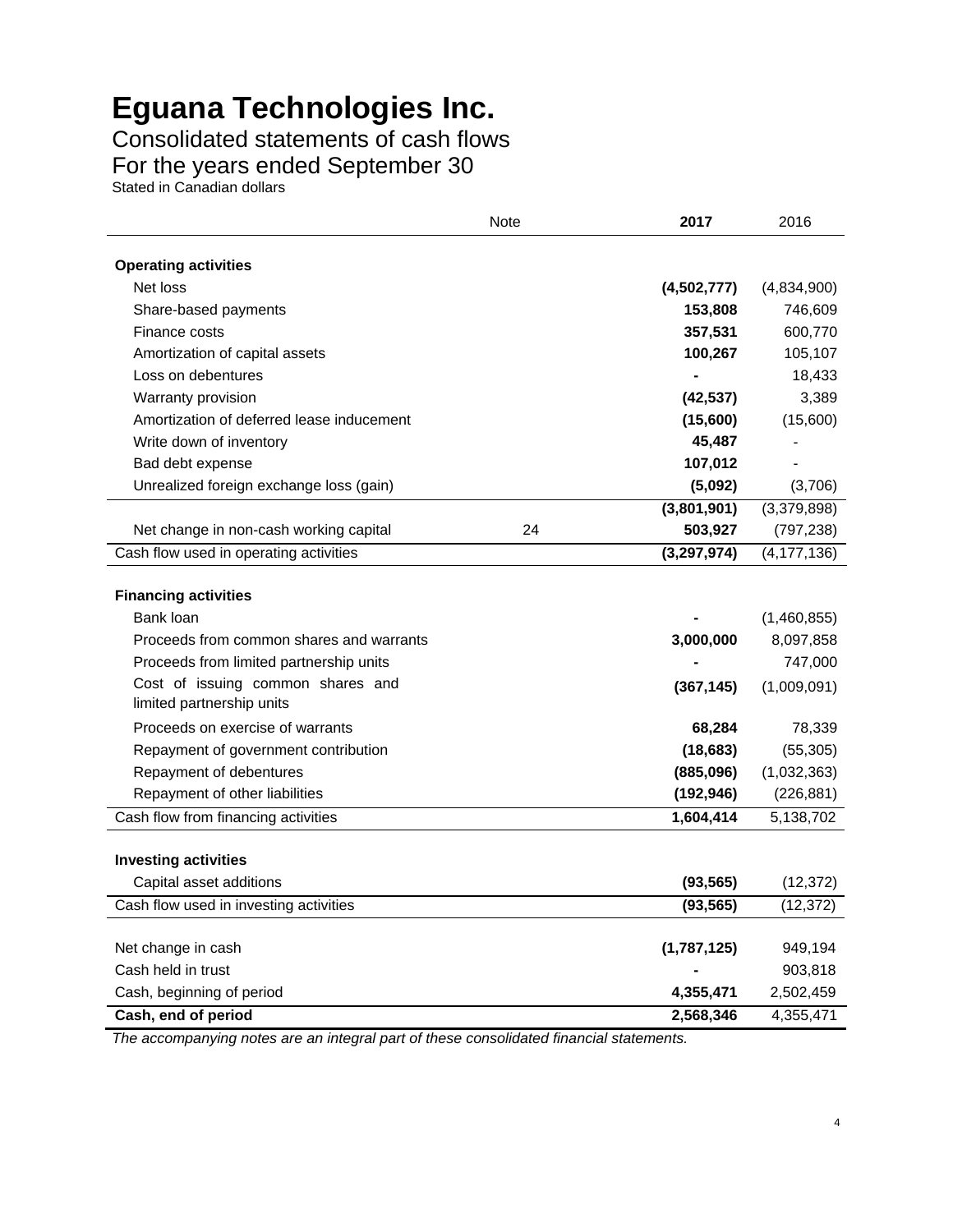### Notes to the consolidated financial statements

September 30, 2017

Stated in Canadian dollars

### **1. Description of the business**

Eguana Technologies Inc. ("the Company"), incorporated under the *Alberta Business Corporations Act*, develops and manufactures advanced power inverters for the emerging alternative and renewable energy industry - solar photovoltaic ("PV") systems, small wind turbines, fuel cells and energy storage. The Company is a publicly traded company headquartered at Unit 3,  $6143 - 4$ <sup>th</sup> Street SE, Calgary, Alberta, Canada and its shares trade on the TSX Venture Exchange (the "TSX-V") under the symbol "EGT".

### **2. Basis of preparation**

### **(a) Statement of compliance**

These consolidated financial statements ("the financial statements") were prepared in accordance with International Financial Reporting Standards ("IFRS"), as issued by the International Accounting Standards Board ("IASB").

The consolidated financial statements are presented on a historical cost basis except for derivative instruments which are measured at fair value.

These financial statements were approved and authorized for issuance by the Board of Directors of the Company on January 29, 2018.

### **(b) Basis of consolidation**

The consolidated financial statements of Eguana Technologies Inc. include the accounts of the Company and its wholly owned subsidiaries: Sustainable Energy Systems Inc. ("SES"), Sustainable Energy Europa S.L. ("SEE"), EGT Markets Limited Partnership ("EGTLP"), Sustainable Energy Laboratories Ltd. ("SEL"), International Power Systems, Inc. ("IPS"), and Sustainable Energy France ("SEF").

Subsidiaries that are directly controlled by the parent company or indirectly controlled by other consolidated subsidiaries are fully consolidated. All intercompany balances, transactions and income are eliminated. The Company currently has no special purpose entities of which it retains control and accordingly the consolidated financial statements do not include the accounts of any such entities.

### **(c) Critical accounting estimates**

The preparation of these consolidated financial statements requires management to make estimates, judgments and assumptions that affect the reported amounts of assets, liabilities, sales and expenses, and related disclosure of contingent assets and liabilities. On an ongoing basis, management bases its estimates on historical experience and other assumptions that it believes are reasonable in the circumstances. Actual results may differ from the estimates. There have been no changes made to the methodology to determine critical accounting estimates.

The following reflect the most significant estimates and assumptions used in the preparation of the Company's consolidated financial statements.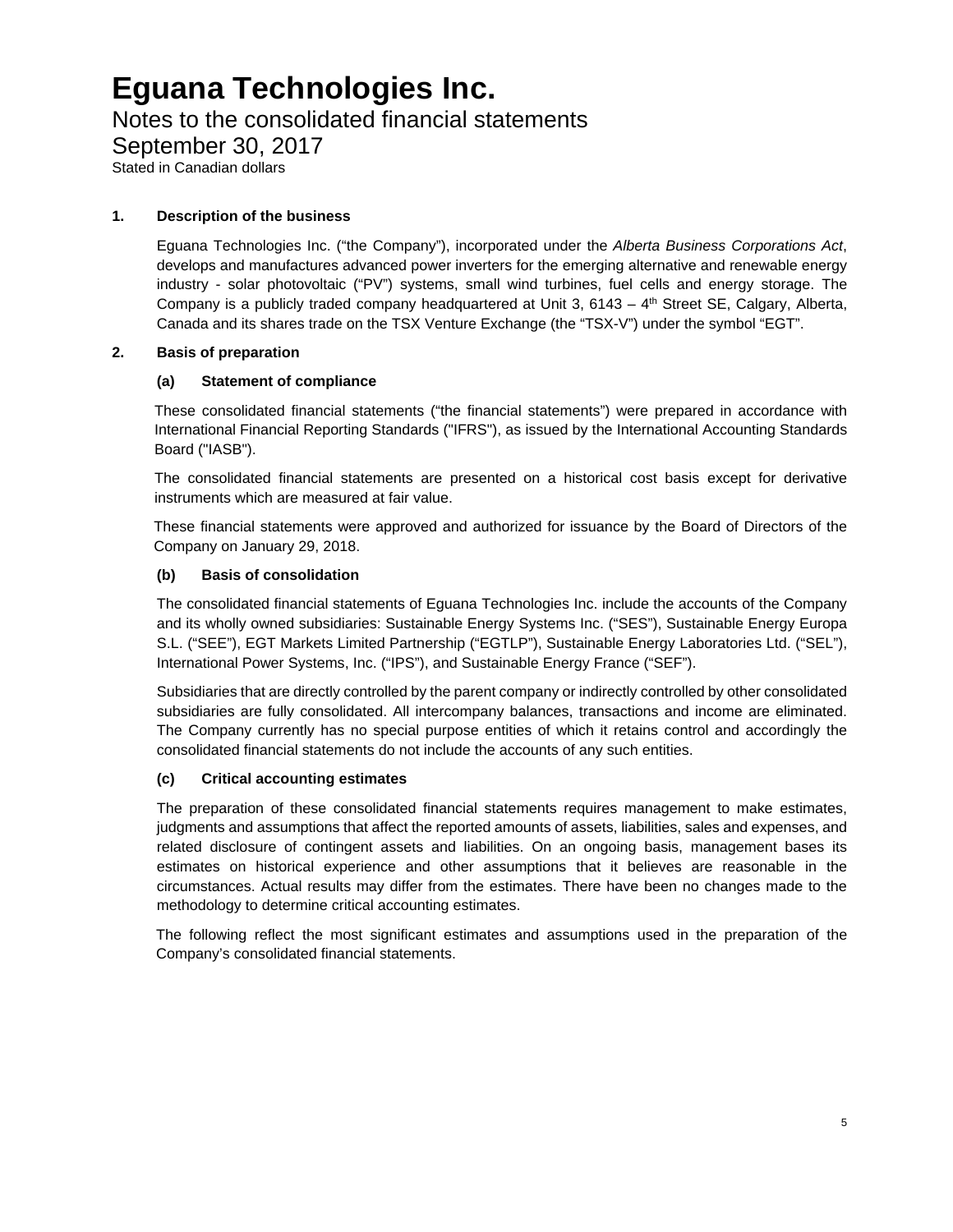Notes to the consolidated financial statements

September 30, 2017

Stated in Canadian dollars

### *i. Valuation adjustments for inventory*

Valuation adjustments for inventory are comprised of the impairments or recoveries recorded against inventories. The Company records valuation adjustments for inventory by comparing the inventory cost to its net realizable value. This process requires the use of estimates and assumptions related to future market demand, costs and prices. Such assumptions are reviewed quarterly and may have a significant impact on the valuation adjustments for inventory. Net realizable value is assessed on an item by item basis except when they cannot be practically evaluated separately from other items.

### *ii. Share-based payment transactions*

Share-based payments comprise compensation expense related to the granting of stock options and warrants. The Company values stock option expense and warrants using a fair value method of accounting. The fair value of stock options and warrants is estimated at the grant or issue date using the Black-Scholes option pricing model (the "model") or the fair value of services received in the case of warrants. The model requires the input of a number of assumptions, including expected dividend yield, expected stock price volatility, life of the options, forfeiture rate, and risk-free interest rates.

These assumptions are determined using management's best estimates and involve inherent uncertainties relating to market conditions, forfeitures and exercise which are outside of the control of the Company. Such assumptions are reviewed quarterly and have a significant impact on the estimates of fair value produced by the model.

### *iii. Debentures*

The Company issues debentures which are comprised of embedded derivatives, debt and equity components. In determining the fair value of the Company's debentures on the date of issuance and at the date of the consolidated statement of financial position, management uses internally developed models. This method requires the input of a number of assumptions including estimated market rate of interest and timing and quantity of forecasted revenues. These assumptions are determined using management's best estimates and involve inherent uncertainties. They are reviewed quarterly and may have a significant impact on the estimates of fair value of the embedded derivatives and debt components.

### *iv. Warranty provision*

A provision for warranties is recognized when underlying products are sold. The Company determines the provision based on historical experience of failure rate and cost per failure over the life of the warranty. The initial estimate of warranty-related costs is revised annually.

### *v. Income taxes*

The Company carries on business in several countries and as a result, is subject to income taxes in a number of jurisdictions. The determination of income tax is inherently complex and the Company is required to interpret continually changing regulations and make certain estimates and assumptions about future events. While income tax filings are subject to audits and reassessments, the Company believes it has adequately provided for all income tax obligations. However, changes in facts and circumstances as a result of income tax audits, reassessments, jurisprudence and any new legislation may result in an increase or decrease in the provision for income taxes.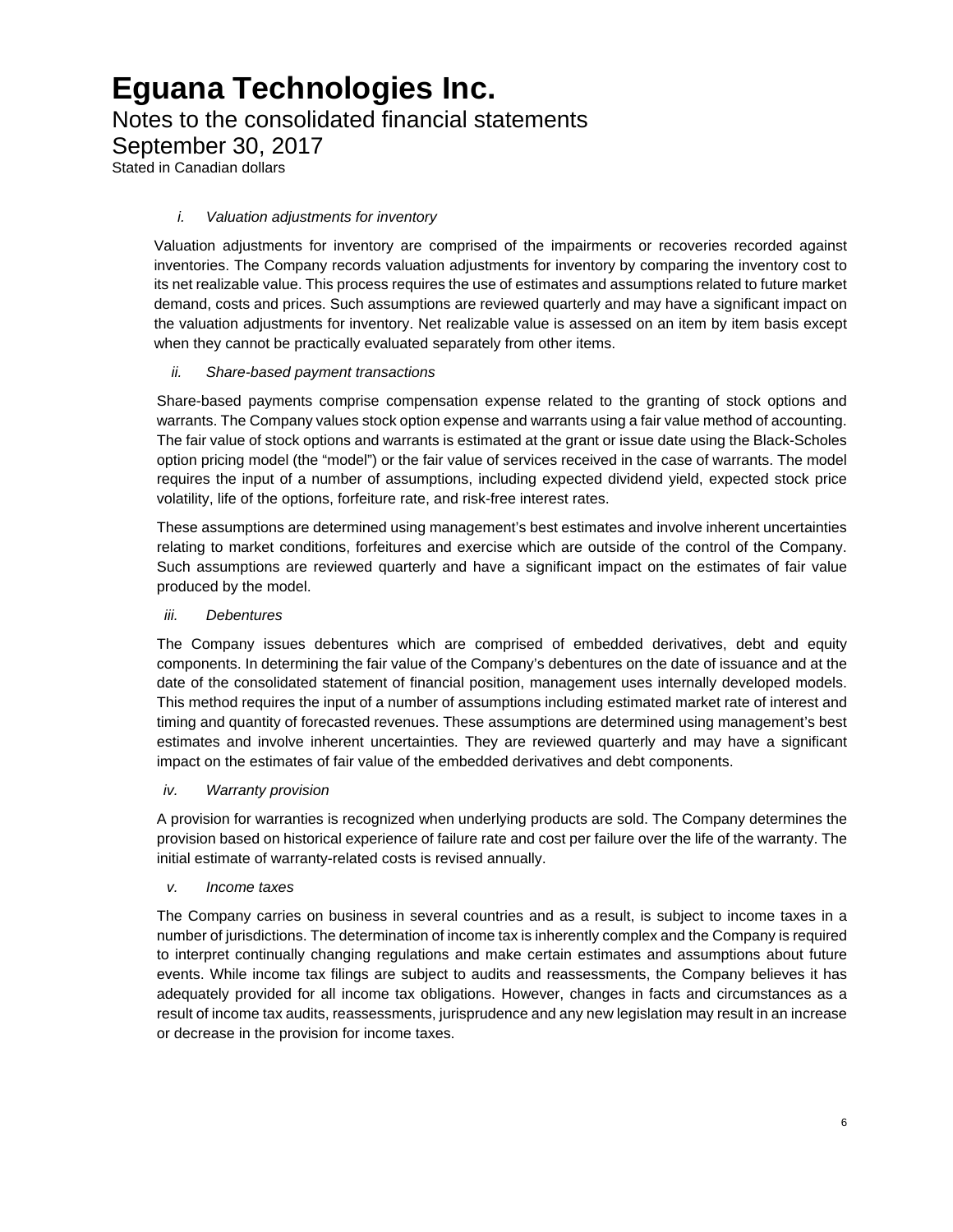Notes to the consolidated financial statements

September 30, 2017

Stated in Canadian dollars

### **(d) Critical accounting judgments**

In applying the Company's accounting policies, management has made certain judgments that may have a significant effect on the amounts recognized in the consolidated financial statements. Such judgments include:

### *i. Commitments and Contingencies*

By their nature, contingencies will only be resolved when one or more future events transpire. The assessment of contingencies inherently involves estimating the outcome of future events.

The Company has disclosed its disputes and was required to exercise judgement in assessing the recorded amounts.

### *ii. Determination of functional currency*

In determining the Company's functional currency, it periodically reviews its primary and secondary indicators as stipulated under IAS 21 "The Effects of Changes in Foreign Exchange Rates" to assess each subsidiary's primary economic environment in which the entity operates. The Company analyzes the currency that mainly influences labor, material and other costs of providing goods or services which is often the currency in which such costs are denominated and settled. The Company also analyzes secondary indicators such as the currency in which funds from financing activities such as equity issuances are generated and the funding dependency of the parent company whose predominant transactional currency is the Canadian dollar. Determining the Company's predominant economic environment requires significant judgment.

### *iii. Inventory*

Judgement is required in determining whether net realizable value should be evaluated on an item by item basis or if they cannot be evaluated separately from other items in inventory and should be grouped with similar items.

### **3. Going concern**

These consolidated financial statements were prepared on a going concern basis. The going concern basis of accounting assumes that the Company will continue its operations for the foreseeable future and will be able to realize its assets and discharge its liabilities and commitments in the normal course of business.

At September 30, 2017, the Company had not achieved profitable operations since its inception and had an accumulated a deficit of \$54,741,470 (September 2016 - \$50,238,693) and recognized a cash flow deficiency from operations for the year ended September 30, 2017 of \$3,297,974 (September 2016 - \$4,177,136). Whether and when the Company can attain profitability and positive cash flows from operations is uncertain. The lack of profitable operations and cash flow deficiency may cast significant doubt on the Company's ability to continue as a going concern.

At September 30, 2017 the Company has working capital (deficit) of (\$725,408) (September 30, 2016 – \$1,570,491).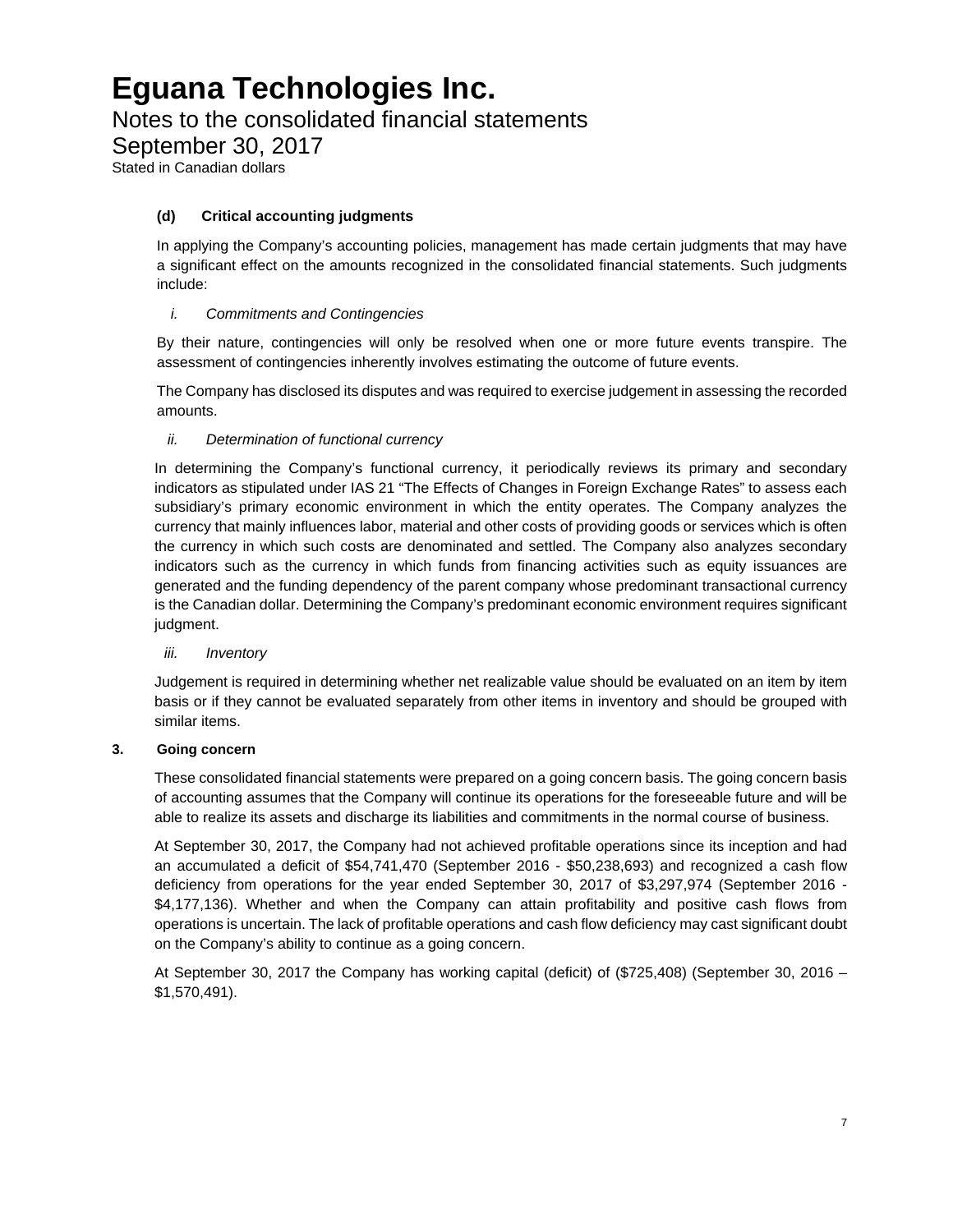### Notes to the consolidated financial statements

September 30, 2017

Stated in Canadian dollars

The ability to continue as a going concern is dependent on completing equity or debt financings and generating profitable operations in the future in order to meet liabilities as they come due and enable the Company to continue operations. The ability to continue as a going concern may be adversely impacted by the loss of customers and falling sales per customer. To address its financing requirements, the Company may seek financing through the issuance of common shares, first preferred shares, units of EGT Limited Partnership and debentures. The outcome of these matters cannot be predicted at this time.

These consolidated financial statements do not include any adjustments which could be significant to the amounts and classification of assets and liabilities that may be necessary should the Company be unable to obtain equity or debt financings or generate profitable operations in the future. Failure to continue as a going concern would require the restatement of assets, liabilities and shareholders' deficiency on a liquidation basis, which could differ materially from the going concern basis.

### **4. Significant accounting policies**

The significant accounting policies are set out below. All dollar amounts are expressed in Canadian dollars unless otherwise noted.

### **(a) Financial instruments**

A financial instrument is any contract that gives rise to a financial asset of one entity and a financial liability or equity instrument to another. Upon initial recognition, all financial instruments, including derivatives, are recognized on the consolidated statements of financial position at fair value. Subsequent measurement is then based on financial instruments being classified into one of the following five categories: 1) loans and receivables, 2) assets held-to-maturity, 3) assets available-for-sale, 4) other financial liabilities, and 5) fair value through profit or loss. Financial instruments classified at fair value through profit or loss or assets available-for-sale as a result of initially adopting this section are measured at fair value. Gains or losses on the subsequent measurement of fair value are recognized in net income (loss), while gains and losses on subsequent measurement of available-for-sale items are recognized as an adjustment to other comprehensive loss.

The Company's financial instruments include cash, cash held in trust, accounts receivable, accounts payable and accrued liabilities, debentures, and other liabilities. Cash, and the embedded derivatives in the debentures, are measured at fair value, consistent with the "fair value through profit or loss" classification. Net gains and losses arising from changes in fair value are recognized in net loss upon de-recognition or impairment. Accounts receivable are measured at amortized cost consistent with the "loans and receivables" classification. Loans and receivables are subsequently measured at their amortized cost, using the effective interest rate method. Under this method, estimated future cash receipts are discounted over the asset's expected life, or other appropriate period, to its net carrying value. Accounts payable and accrued liabilities, bank loan, other liabilities and the debentures are measured at amortized cost using the effective interest method, consistent with the "other financial liabilities" classification. Equity instruments are recorded at the proceeds received with direct issue costs deducted.

Embedded derivatives are separated from the host contract and accounted for separately when all three of the following conditions are met: 1) the economic characteristics and risks of the host contract and the embedded derivative are not closely related; 2) a separate instrument with the same terms as the embedded derivative would meet the definition of a derivative; and 3) the hybrid instrument is not measured at fair value with changes in fair value recognized in profit or loss. Changes in the fair value of the embedded derivative are recognized immediately in the statement of loss and comprehensive loss.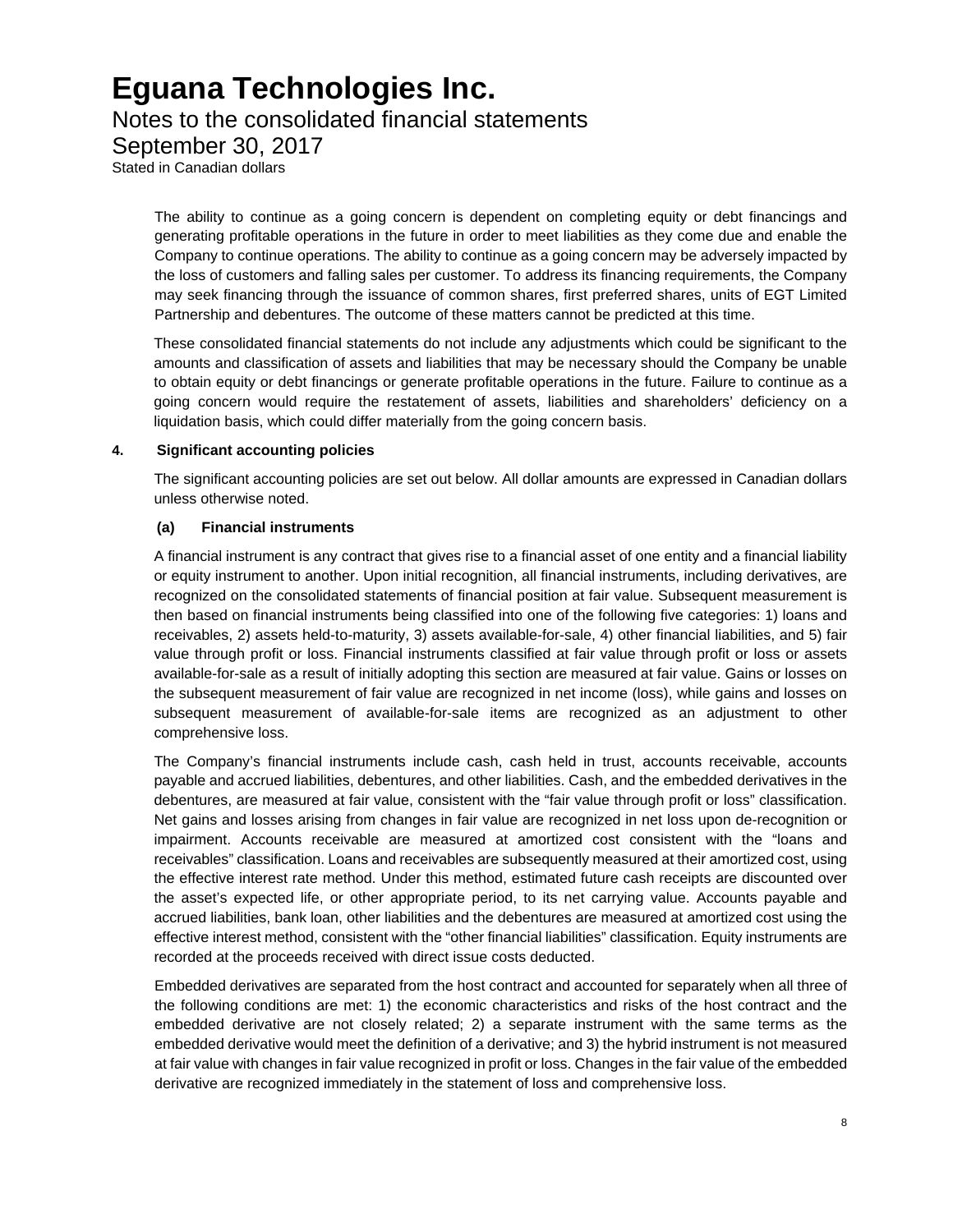### Notes to the consolidated financial statements

September 30, 2017

Stated in Canadian dollars

The Company has an embedded derivative related to the Company's ability to call the debentures (Note 10) at par at any time after the second or third anniversary of issue. The Company also has an embedded derivative related to the royalty payments on the debentures. The Company estimates sales each reporting period during the term of the agreement to determine the estimated royalties and determines the fair value of the embedded derivatives. The embedded derivatives related to the call and the royalty payment have been determined as one value, as management considers them to be closely linked and have been presented within the line item denoted "Debentures" in the consolidated statements of financial position.

The embedded derivative in the debenture is recognized at fair value with changes in fair value recorded in the consolidated statement of loss and comprehensive loss every period.

On initial recognition, the financial instruments were classified into debt and other financial liabilities (embedded derivatives) based upon fair value with the equity components being the residual amounts.

Subsequent to the initial recognition, the liability component is measured at amortized cost using the effective interest rate method. The equity component is not re-measured subsequent to initial recognition.

The effective interest method is a method of calculating the amortized cost of a financial asset/liability and of allocating interest income/expense over the relevant period. The effective interest rate is the rate that discounts estimated future cash flows (including all fees paid that form an integral part of the effective interest rate, transaction costs and other premiums or discounts) through the expected life of the financial asset/liability, or, where appropriate, a shorter period. Transaction costs are comprised primarily of legal, accounting, underwriters' fees and other costs directly attributable to the issuance of the financial instruments*.*

### **(b) Foreign currencies**

#### *i. Foreign currency transactions*

The consolidated financial statements are prepared in Canadian dollars, which is the parent's functional currency. Transactions in foreign currencies are initially recorded at the functional currency spot rate at the date of the transaction. Monetary assets and liabilities denominated in foreign currencies are translated at the functional currency prevailing rate of exchange at the reporting date. Non-monetary items that are measured in terms of historical cost in foreign currency are translated using the prevailing exchange rates as at the dates of the initial transactions. Non-monetary items measured at fair value in a foreign currency are translated using the exchange rates at the date when the fair value was determined.

#### *ii. Foreign currency balances*

The assets and liabilities of foreign operations are translated to Canadian dollars at exchange rates at the reporting date. Foreign currency differences are recognized and presented in other comprehensive income (loss) and in the foreign currency translation reserve in equity.

When the settlement of a monetary item receivable from or payable to a foreign operation is neither planned nor likely in the foreseeable future, foreign exchange gains and losses, net of tax, arising from those items are considered to form part of a net investment in a foreign operation and are recognized in other comprehensive income (loss) and presented in the translation reserve in equity.

On disposal of a foreign operation, any cumulative exchange differences held in equity and arising after the date of transition to IFRS are transferred to the consolidated statement of comprehensive income (loss) as part of the profit or loss on sale.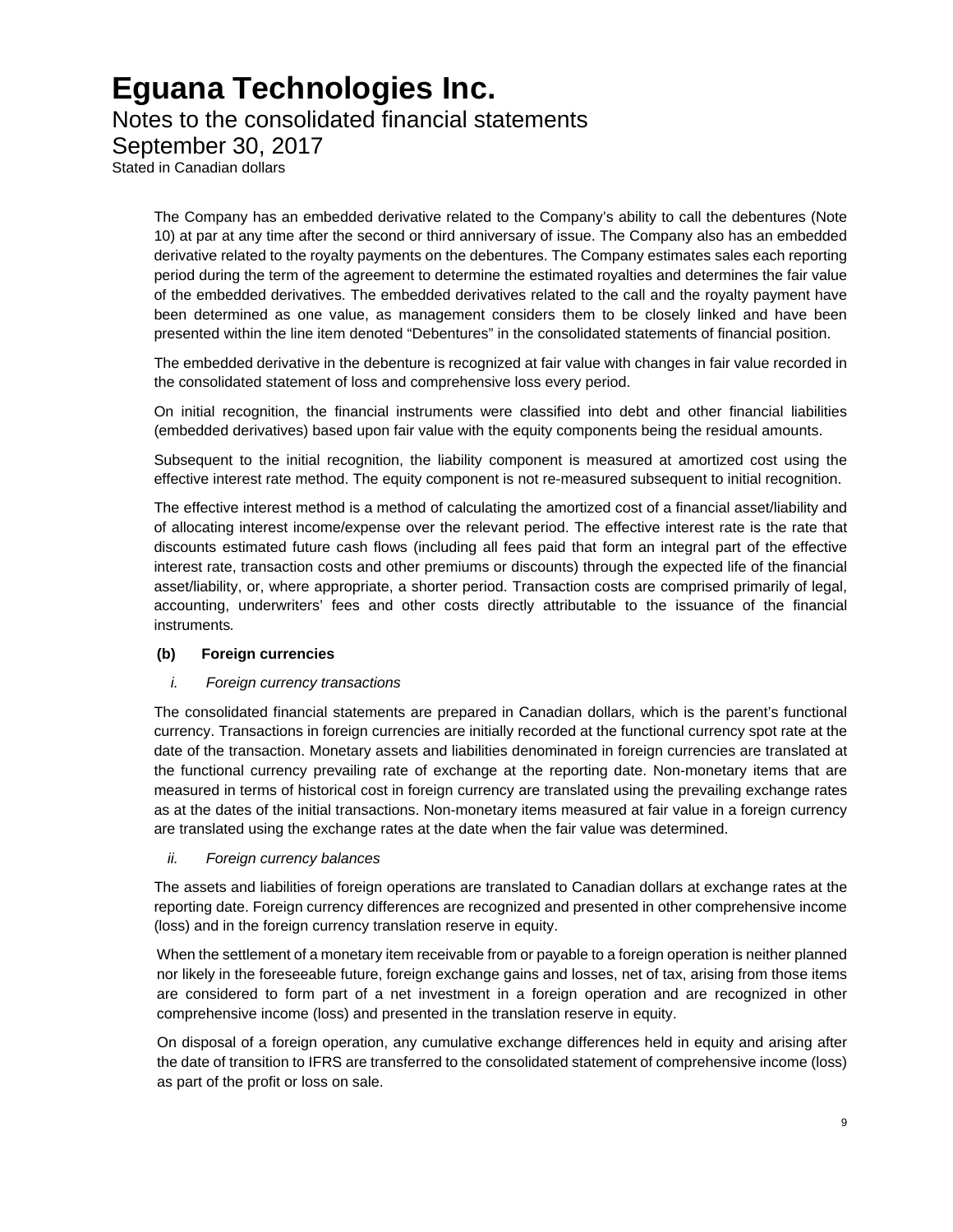Notes to the consolidated financial statements

September 30, 2017

Stated in Canadian dollars

### **(c) Inventory**

Inventories are stated at the lower of cost or net realizable value. Inventory is valued on a weighted average cost basis. Net realizable value represents the estimated selling price for inventories less all estimated costs necessary to make the sale. The reversal of previous net realizable value write-downs is recorded when there is a subsequent increase in the value of inventory.

### **(d) Capital assets**

Capital assets are stated in the consolidated statements of financial position at cost less accumulated amortization, impairment losses and government grants. Amortization is charged so as to write off the cost of assets, other than land, over their estimated useful lives, using the straight-line method. Amortization is charged once an asset is determined to be available for use. The estimated useful lives, residual values and amortization method are reviewed at each year end, with the effect of any changes in estimates accounted for on a prospective basis.

Assets held under finance leases are amortized over their expected useful lives on the same basis as owned assets or, where shorter, the term of the relevant lease. Amortization is charged over the estimated useful life of the asset at the following rates:

| Furniture and equipment and leasehold improvements | 5 years straight-line      |
|----------------------------------------------------|----------------------------|
| Computer equipment                                 | 3 years straight-line      |
| Computer software                                  | 1 year straight-line       |
| Lab equipment                                      | 3 to 5 years straight-line |
| Dies and molds                                     | 1 year straight-line       |

The gain or loss arising on the disposal of capital assets is determined as the difference between the sales proceeds and the carrying amount of the asset, and is recognized in profit or loss.

### **(e) Research costs**

Expenditures on research activities are recognized as an expense in the period in which they are incurred.

### **(f) Impairment of capital assets**

At each consolidated statement of financial position date, the Company reviews the carrying amounts of its capital assets to determine whether there is any indication that those assets have suffered an impairment loss. If any such indication exists, the recoverable amount of the asset is estimated in order to determine the extent of the impairment loss (if any). Where it is not possible to estimate the recoverable amount of an individual asset, the Company estimates the recoverable amount of the cash-generating unit ("CGU") to which the asset belongs. The recoverable amount is the higher of the fair value less costs to sell the asset or the asset's value in use using estimates. The value in use is determined by estimating the future cash flows projected to be generated by these assets on a pre-tax basis. These cash flows are discounted at a rate reflecting the estimated time value of money and risk associated with the asset or CGU. If the recoverable amount of an asset or CGU is estimated to be less than its carrying amount, the carrying amount of the asset or CGU is reduced to its recoverable amount. An impairment loss is recognized immediately in profit or loss, unless the relevant asset is carried at a revalued amount, in which case the impairment loss is treated as a revaluation decrease.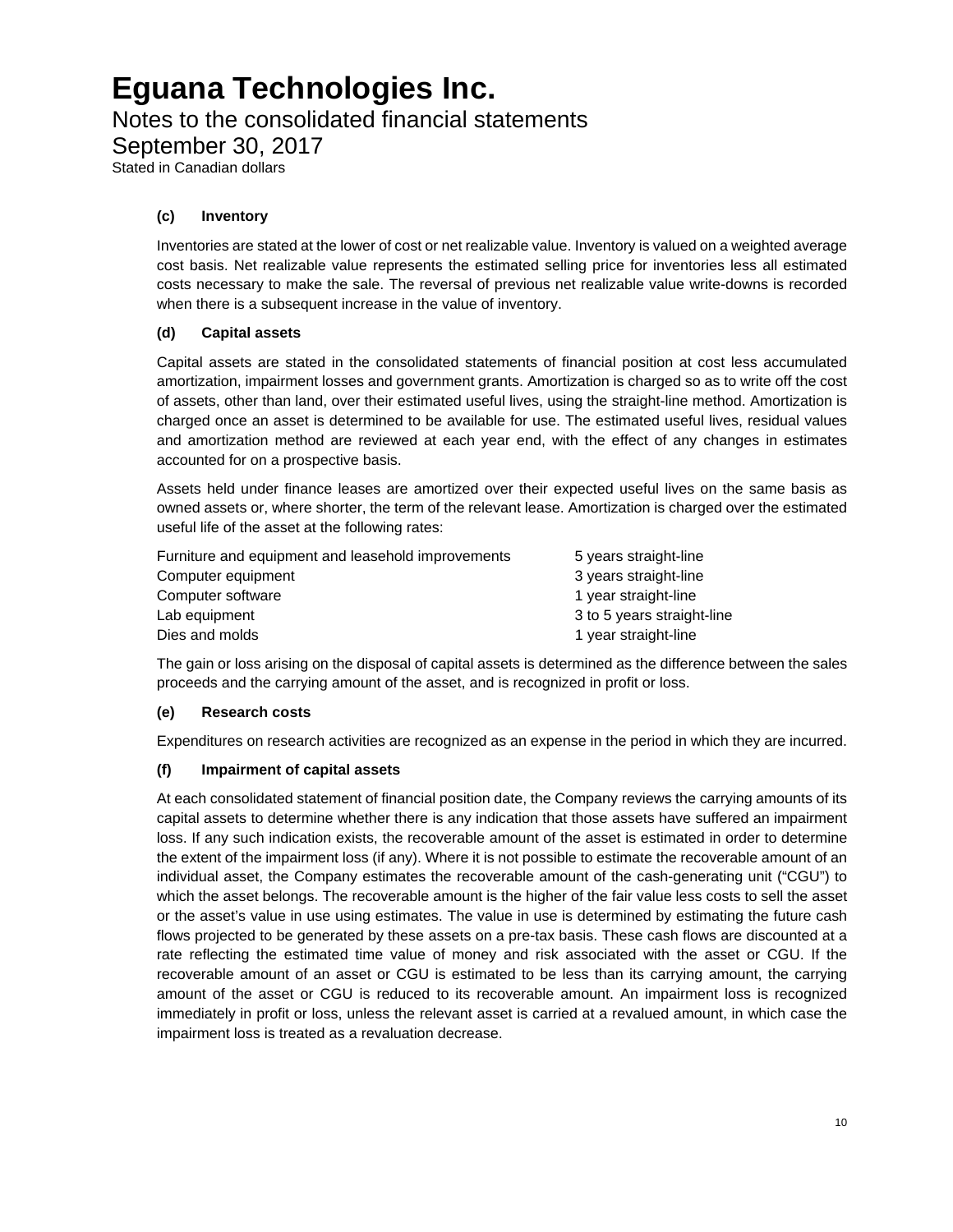### Notes to the consolidated financial statements

September 30, 2017

Stated in Canadian dollars

Where an impairment loss subsequently reverses, the carrying amount of the asset or CGU is increased to the revised estimate of its recoverable amount, but the increased carrying amount cannot exceed the carrying amount that would have been determined had no impairment loss been recognized for the asset or CGU in prior years. A reversal of an impairment loss is recognized immediately in profit or loss, unless the relevant asset is carried at a revalued amount, in which case the reversal of the impairment loss is treated as a revaluation increase.

### **(g) Government grants**

Government grants were utilized to fund the various research and development technologies of the Company. Government grants are not recognized until there is reasonable assurance that the Company will comply with the conditions of the grant and that the grant will be received.

Government grants, including contingently repayable government grants, whose primary condition is that the Company should purchase, construct or otherwise acquire non-current assets are recorded as a deduction of the cost of the asset and transferred to profit or loss on a systematic and rational basis over the useful lives of the related assets.

The Company participated in government programs which are non-payable government grants (Note 22). Assistance related to non-payable programs is recorded when there is reasonable assurance that the contribution will be received and all conditions will be complied with. Assistance is presented as a reduction of the related expense or development costs. For repayable government programs, the obligation is treated as a financial liability.

### **(h) Provisions and contingencies**

### *i. Provisions*

Provisions are recognized when the Company has a present obligation (legal or constructive) as a result of a past event, it is probable that the Company will be required to settle the obligation, and a reliable estimate can be made of the amount of the obligation. The amount recognized as a provision is the best estimate of the consideration required to settle the present obligation at the balance sheet date, taking into account the risks and uncertainties surrounding the obligation. Where a provision is measured using the cash flows estimated to settle the present obligation, its carrying amount is the present value of those cash flows. When some or all of the economic benefits required to settle a provision are expected to be recovered from a third party, the receivable is recognized as an asset if it is virtually certain that reimbursement will be received and the amount of the receivable can be measured reliably.

A provision for warranties is recognized when the underlying products are sold. The provision is based on historical experience. The initial estimate of warranty-related costs is revised annually.

### *ii. Contingencies*

When a contingency is substantiated by confirming events, can be reliably measured and will likely result in an economic outflow, a liability is recognized in the consolidated financial statements as the best estimate available to settle the obligation. A contingent liability is disclosed where the existence of an obligation will only be confirmed by a future event, or where the amount of a present obligation cannot be measured reliably or will likely not result in an economic outflow. Contingent assets are only disclosed when the inflow of economic benefits is probable. When the economic benefit becomes virtually certain, the asset is no longer contingent and is recognized in the consolidated financial statements.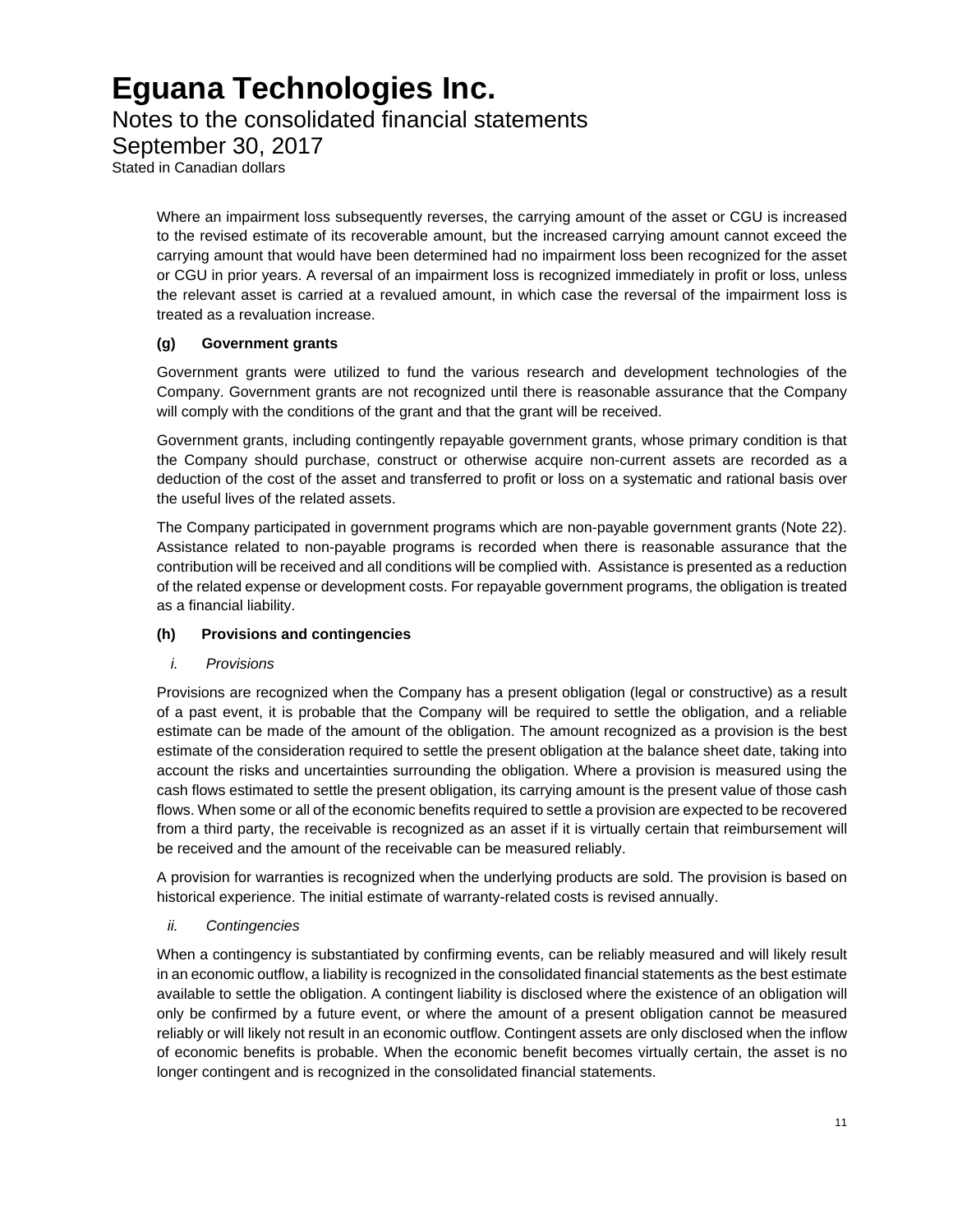Notes to the consolidated financial statements

September 30, 2017

Stated in Canadian dollars

### **(i) Share-based payments**

Share-based payments are comprised of stock option awards granted to employees, directors and others which are equity-settled share-based payments.

These equity-settled share-based payments are measured at the fair value of the equity instruments and are recognized as an employee expense with the offsetting credit as an increase to the share-based payment reserve.

The fair value is measured at the grant date using the Black-Scholes options pricing model based on terms and conditions upon which the options were granted. Each tranche is recognized on a graded vesting basis over the period during which the options vest. At each consolidated statement of financial position date, the Company revises its estimate of the number of equity instruments expected to vest as a result of the effect of non-market based vesting conditions. The impact of the revision of the original estimates, if any, is recognized in profit or loss such that the cumulative expense reflects the revised estimate, with a corresponding adjustment to the share-based payment reserve.

Upon exercise of the stock option, the Company issues new shares. The associated fair value amount is reclassified from the share-based payment reserve to share capital. The proceeds received net of any directly attributable transaction costs are credited to share capital when the options are exercised. Where equity instruments are granted to non-employees they are recorded at the fair value of the goods or services received. Where the fair value of goods or services received cannot be reliably measured it is measured based on the fair value of the equity instrument granted.

### **(j) Revenue recognition**

Revenue from product sales is generally recognized on transfer of ownership to the customer and when reasonable assurance exists regarding the measurement and collection of the consideration received.

Engineering fee revenue is recognized when the service is performed.

### **(k) Income taxes**

Income taxes are recognized in the consolidated statement of loss and comprehensive loss, except where they relate to items recognized in other comprehensive loss or directly in equity, in which case the related taxes are recognized in other comprehensive loss or equity. Taxes are recorded using the tax rate that has been enacted or substantively enacted by the consolidated statement of financial position date.

Deferred tax assets and liabilities are recognized based on unused tax losses and tax credits and the difference between the tax and accounting values of assets and liabilities and are calculated using enacted or substantively enacted tax rates for the periods in which the unused tax losses and tax credits and differences are expected to reverse. The effect of tax rate changes is recognized in earnings or equity, as the case may be, in the period of substantive enactment.

Deferred tax assets are recognized only to the extent that it is probable that future taxable profits will be available against which the assets can be utilized.

Deferred tax liabilities are recognized for taxable temporary differences arising on investments in subsidiaries, joint ventures and associates. However, the Company does not recognize such deferred tax liabilities where the timing of the reversal of the temporary differences can be controlled and it is probable that the temporary differences will not reverse in the foreseeable future.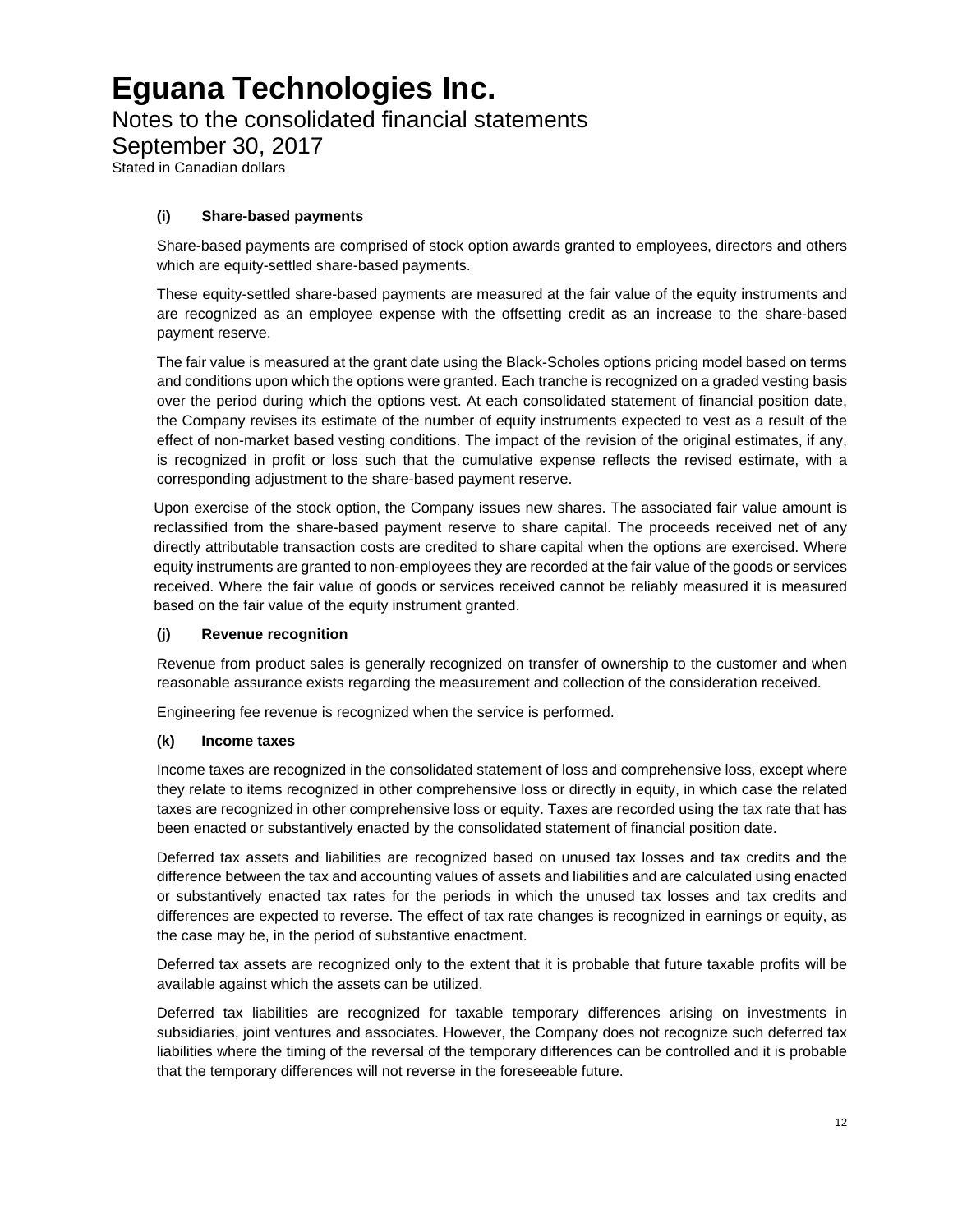### Notes to the consolidated financial statements

September 30, 2017

Stated in Canadian dollars

The Company is subject to assessments by various taxation authorities that may interpret tax legislation differently. The final amount of taxes to be paid depends on a number of factors including the outcomes of audits, appeals, or negotiated settlements. The Company accounts for such differences based on its best estimate of the probable outcome of these matters.

### **(l) Loss per share**

The Company computes basic loss per share using net loss attributable to Eguana shareholders divided by the weighted-average number of common shares outstanding. The Company does not compute diluted loss per share as this calculation would be anti-dilutive.

### **5. Recently issued accounting pronouncements**

The IASB has issued the following new and revised standards and amendments, which are not yet effective for the period ended September 30, 2017.

### **(a) IFRS 9, Financial Instruments ("IFRS 9")**

In July 2014, the IASB issued the final version of IFRS 9 Financial Instruments that replaces IAS 39 Financial Instruments: Recognition and Measurement and all previous versions of IFRS 9. IFRS 9 brings together all three aspects of the accounting for financial instruments project; classification and measurement, impairment and hedge accounting. IFRS 9 is effective for annual periods beginning on or after 1 January 2018, with early application permitted.

### **(b) IFRS 15, Revenue from Contracts ("IFRS 15")**

IFRS 15 was issued in May 2014 and amended in April 2016 establishes a five-step model to account for revenue arising from contracts with customers. Under IFRS 15, revenue is recognized at an amount that reflects the consideration to which an entity expects to be entitled in exchange for transferring goods or services to a customer. The new revenue standard will supersede all current revenue recognition requirements under IFRS. Either a full retrospective application or a modified retrospective application is required for annual periods beginning on or after January 1, 2018. Early adoption is permitted.

### **(c) IFRS 16, Leases ("IFRS 16")**

IFRS 16 was issued in January 2016 and it replaces IAS 17 "Leases", IFRIC 4 "Determining whether an Arrangement contains a Lease", SIC-15 "Operating Leases-Incentives" and SIC-27 "Evaluating the Substance of Transactions Involving the Legal Form of a Lease". IFRS 16 sets out the principles for the recognition, measurement, presentation and disclosure of leases and requires lessees to account for all leases under a single on-balance sheet model similar to the accounting for finance leases under IAS 17. IFRS 16 is effective for annual periods beginning on or after January 1, 2019.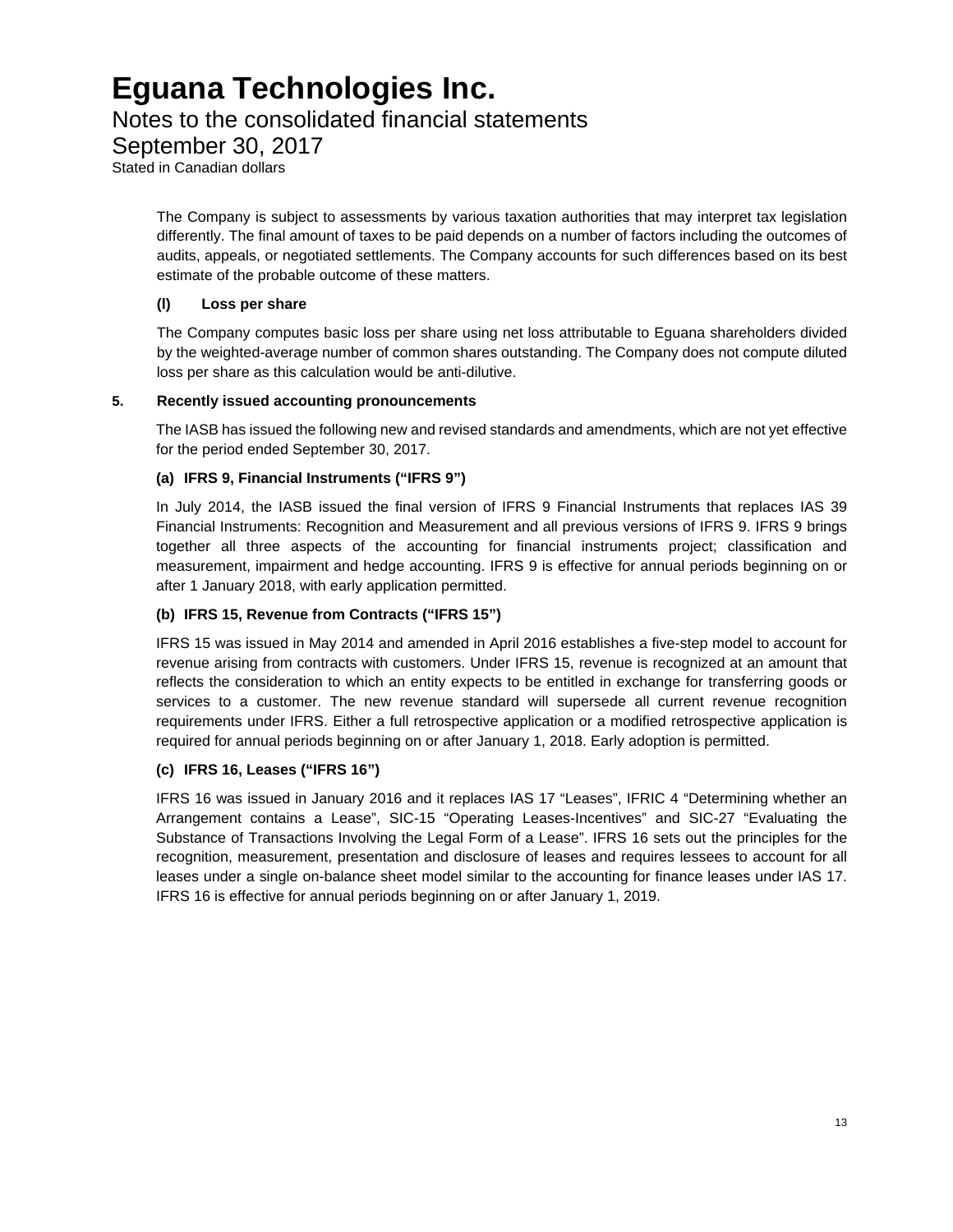Notes to the consolidated financial statements

September 30, 2017

Stated in Canadian dollars

### **6. Inventory**

|                | 2017    | 2016    |
|----------------|---------|---------|
|                |         |         |
| Finished goods | 156,978 | 235,004 |
| Components     | 232,670 | 336,239 |
|                | 389,648 | 571,243 |

As at September 30, 2017, \$303,226 (September 2016 - \$481,453) of inventory was carried at cost and \$86,422 (September 2016 - \$89,790) was carried at net realizable value. BiDirex sub-assembly inventory of \$45,487 was written-off.

### **7. Capital assets**

| Cost                                       | Computer<br>equipment<br>and<br>software | Lab<br>equipment | Furniture<br>and<br>equipment | Dies and<br>molds | Total     |
|--------------------------------------------|------------------------------------------|------------------|-------------------------------|-------------------|-----------|
|                                            |                                          |                  |                               |                   |           |
| Balance October 1, 2016                    | 475,190                                  | 903,540          | 228,801                       | 42,714            | 1,650,245 |
| Additions                                  | 1,271                                    | 51,082           | 41,211                        |                   | 93,564    |
| Disposals                                  |                                          |                  |                               |                   |           |
| <b>Balance September 30, 2017</b>          | 476,461                                  | 954,622          | 270,012                       | 42,714            | 1,743,809 |
| Accumulated amortization and<br>impairment |                                          |                  |                               |                   |           |
| Balance October 1, 2016                    | 466,457                                  | 670,923          | 185,336                       | 42,714            | 1,365,430 |
| Amortization                               | 6,112                                    | 67,841           | 26,313                        |                   | 100,266   |
| <b>Disposals</b>                           |                                          |                  |                               |                   |           |
| Balance September 30, 2017                 | 472,569                                  | 738,764          | 211,649                       | 42,714            | 1,465,696 |
| <b>Carrying Value September 30, 2017</b>   | 3,892                                    | 215,858          | 58,363                        |                   | 278,113   |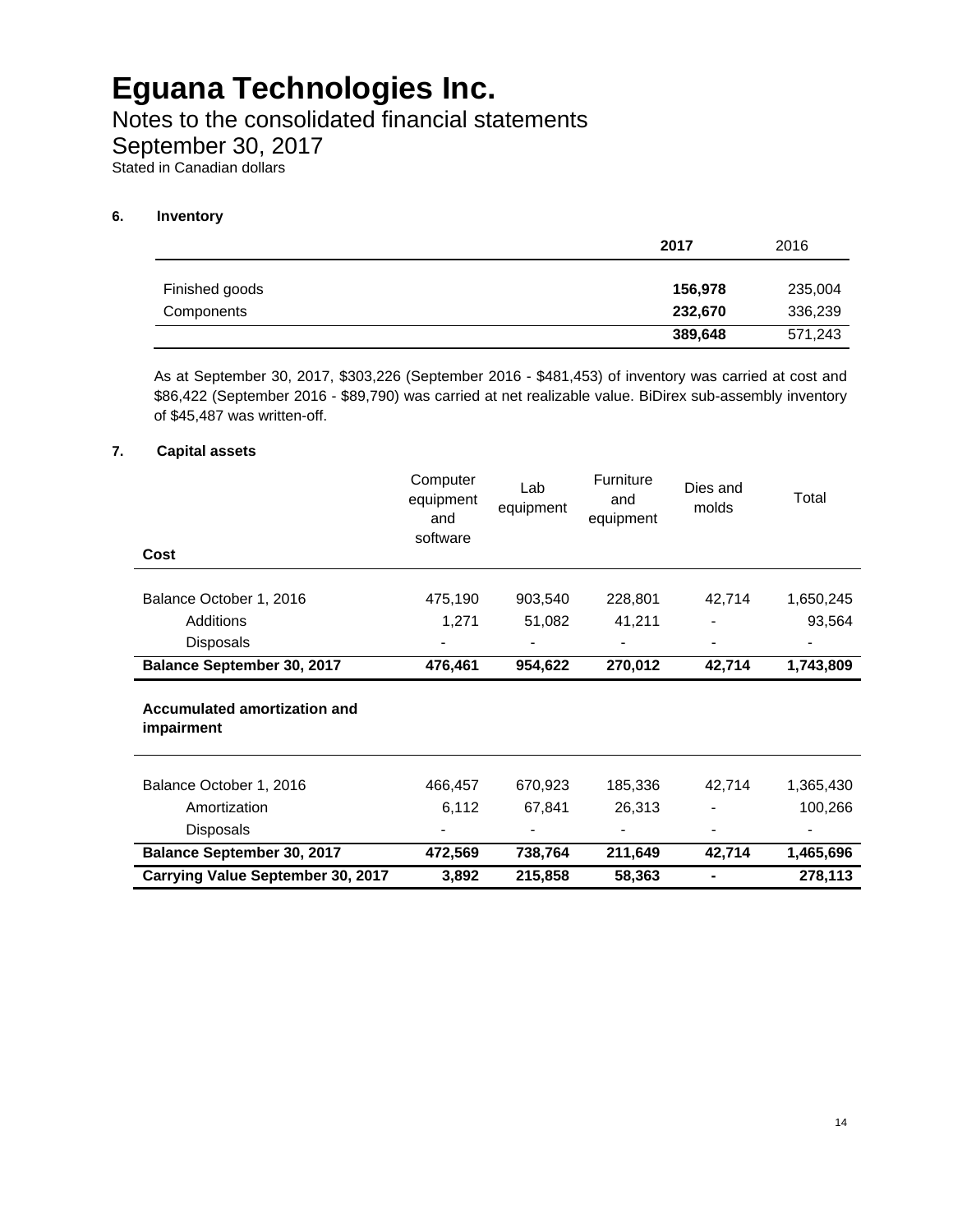Notes to the consolidated financial statements

September 30, 2017

Stated in Canadian dollars

|                                                         | Computer<br>equipment<br>and<br>software | Lab<br>equipment | Furniture<br>and<br>equipment | Dies and<br>molds | Total     |
|---------------------------------------------------------|------------------------------------------|------------------|-------------------------------|-------------------|-----------|
| Cost                                                    |                                          |                  |                               |                   |           |
| Balance October 1, 2015                                 | 472,766                                  | 893,592          | 228,801                       | 42,714            | 1,637,873 |
| Additions                                               | 2,424                                    | 9,948            |                               |                   | 12,372    |
| <b>Disposals</b>                                        |                                          |                  |                               |                   |           |
| Balance September 30, 2016                              | 475,190                                  | 903,540          | 228,801                       | 42,714            | 1,650,245 |
| amortization<br><b>Accumulated</b><br>and<br>impairment |                                          |                  |                               |                   |           |
| Balance October 1, 2015                                 | 457,759                                  | 601,418          | 158,432                       | 42,714            | 1,260,323 |
| Amortization                                            | 8,698                                    | 69,505           | 26,904                        | $\blacksquare$    | 105,107   |
| Disposals                                               |                                          |                  |                               | $\blacksquare$    |           |
| Balance September 30, 2016                              | 466,457                                  | 670,923          | 185,336                       | 42,714            | 1,365,430 |
| Carrying Value September 30, 2016                       | 8,733                                    | 232,617          | 43,465                        |                   | 284,815   |

Amortization of the capital assets is included in the consolidated statement of loss and comprehensive loss under the line item "general and administrative".

#### **8. Provisions**

| <b>Warranty provision</b>        | 2017      | 2016    |
|----------------------------------|-----------|---------|
|                                  |           |         |
| Balance October 1, 2016          | 248.961   | 248.870 |
| Increase (decrease) in provision | (42, 537) | 91      |
|                                  | 206,424   | 248.961 |

The provision for warranty claims represents the present value of the Company's best estimate of the future outflow that will be required for the Company's obligations for warranties. The estimate has been made on the basis of historical warranty trends and may vary as a result of new material, altered manufacturing processes or other events affecting product quality.

The Company reviews the assumptions used in the determination of the warranty provision on an annual basis. During the current year, management determined that the failure rate used and the cost per warranty claim should be adjusted to reflect the claims made in the current year and for the additional sales in the year. The financial effect of the reassessment along with the increase in number of units in the field and the number of units no longer under warranty is to decrease the provision for warranty expense in the current year by \$42,537 (2016 – increase by \$91).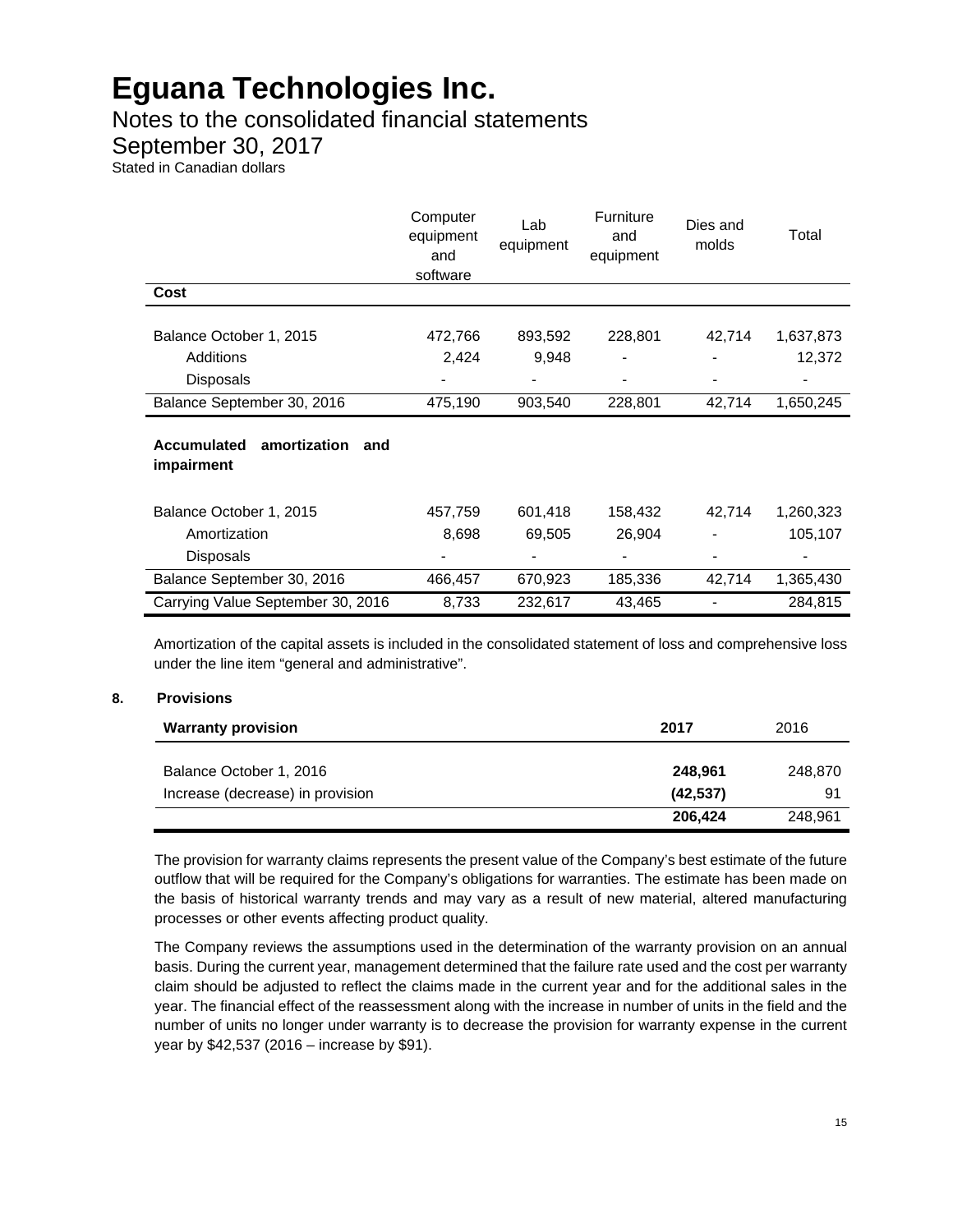### Notes to the consolidated financial statements

September 30, 2017

Stated in Canadian dollars

#### **9. Bank debt**

During the year ended September 30, 2016, the Company repaid and cancelled the outstanding line of credit.

As a result of the cancellation of the line of credit, certain warrants were subject to accelerated expiration and the deferred financing costs were fully amortized.

#### **10. Debentures**

|                                    | Debt<br>component<br>of debenture | Embedded<br>derivative | Total       |
|------------------------------------|-----------------------------------|------------------------|-------------|
| Balance October 1, 2015            | 1,790,093                         | 130,894                | 1,920,987   |
| Accretion                          | 383,357                           |                        | 383,357     |
| Loss (gain) on change in cash flow | 18,433                            | (95, 935)              | (77, 502)   |
| Repayments                         | (1,016,340)                       | (16, 023)              | (1,032,363) |
| Balance September 30, 2016         | 1,175,543                         | 18.936                 | 1,194,479   |
| Accretion                          | 215,372                           |                        | 215,372     |
| Repayments                         | (875, 549)                        | (9,548)                | (885,097)   |
| Balance September 30, 2017         | 515,366                           | 9,388                  | 524,754     |
| Less: current portion              | (460, 862)                        | (9,388)                | (470,250)   |
|                                    | 54,504                            |                        | 54,504      |

On September 29, 2012, the Company issued \$800,000 in 5-year subordinated debentures ("2012 Debentures**"**) at an original issue discount of 12.5%, to net the Company \$699,875. The 2012 Debentures bear interest at a rate of 3% per annum, plus an amount equal to 0.8% of the consolidated revenues realized by the Company, both of which are payable on a quarterly basis during the term of the 2012 Debentures. The 2012 Debentures are callable by the Company at par at any time after the third anniversary of issue. Purchasers of the 2012 Debentures have also been issued 280,000 restricted common shares of the Company, which shares have been released on a quarterly basis over a 2-year period following issuance. The restricted common shares were valued at the residual amount of \$140,000. The 2012 Debentures are secured by a general security agreement against the assets of the Company. The principal amount of \$800,000 is repayable in 12 equal quarterly payments that commenced on September 30, 2014. The Company incurred transaction costs related to the issue of the 2012 Debentures of \$39,902. The effective interest rate on the 2012 Debentures is estimated to be 25.83%. On December 21, 2014, the Company repaid the remaining amount owing on a \$46,000 debenture to a key person of the Company.

On August 7, 2013 and September 17, 2013, the Company issued \$1,820,000 of 5-year subordinated debentures ("2013 Debentures**"**) at an original issue discount of 12.5% for proceeds to the Company of \$1,592,500. The 2013 Debentures bear interest at a rate of 3% per annum, plus an amount in total equal to 1.82% of the consolidated quarterly revenues realized by the Company, both of which are payable on a quarterly basis during the term of the 2013 Debentures. The 2013 Debentures are callable by the Company at par at any time after the second anniversary of the date of issuance. In addition, purchasers of the 2013 Debentures had the option of receiving common shares or warrants in connection with the issuance of the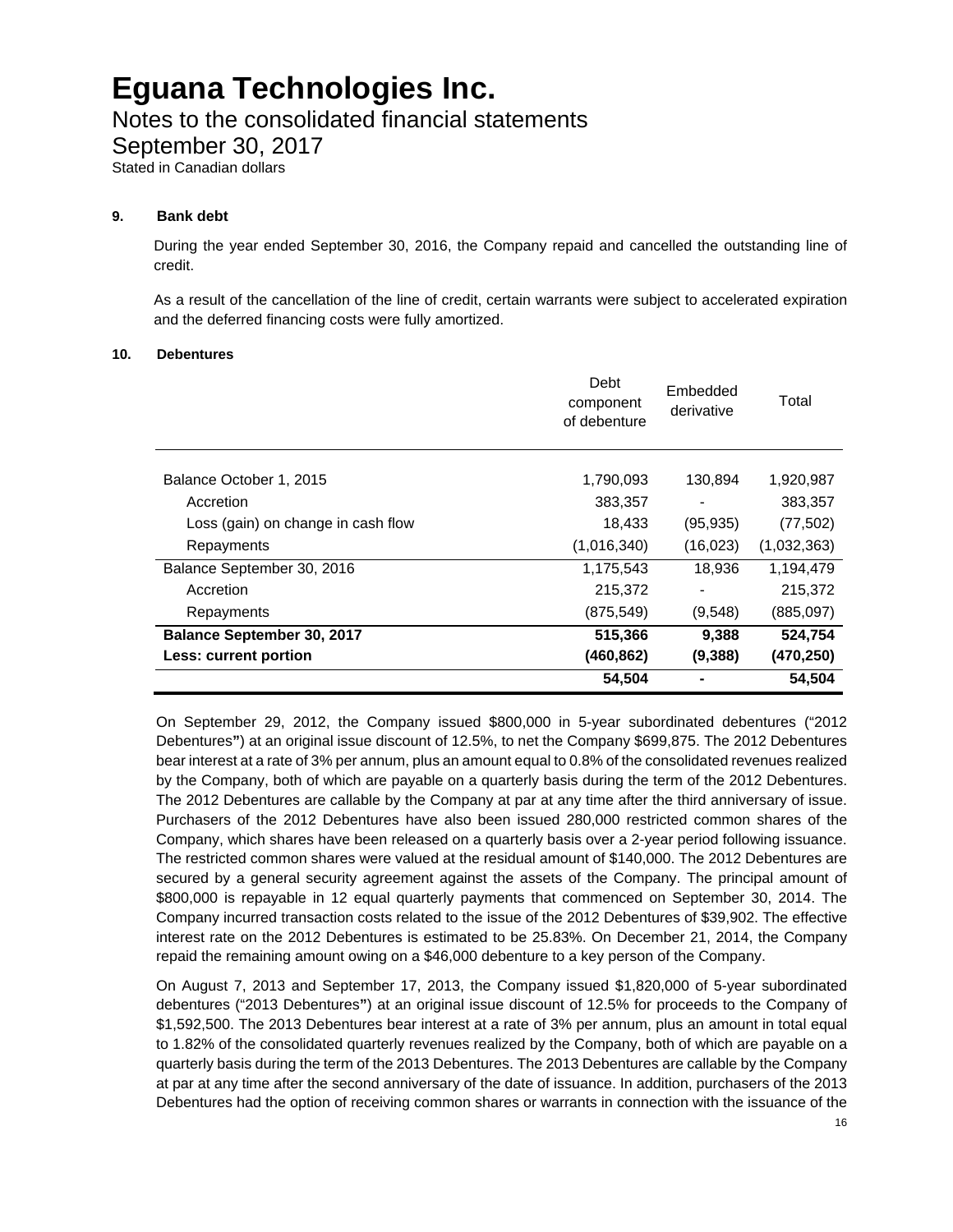### Notes to the consolidated financial statements

September 30, 2017

Stated in Canadian dollars

2013 Debentures. The Company issued 424,000 common shares valued at \$156,880 and 608,000 warrants exercisable at a price of \$0.50 per common share for a period of four years from the date of issuance valued at \$110,330. The 2013 Debentures are secured by a general security agreement against the assets of the Company. The principal amount of \$1,820,000 is repayable in 12 equal quarterly payments that commenced on September 30, 2015. The Company incurred transaction costs related to the issue of the 2013 Debentures of \$35,713. The transaction costs included the issue of 8,750 broker warrants exercisable at \$0.50 for a period of one year from the date of issue.

The effective interest rate on the 2013 Debentures is estimated to be 24.14%. On December 21, 2014, the Company repaid \$240,000 principal amount of 2013 Debentures to directors and key personnel.

On September 30, 2014, the Company issued \$360,000 of 5-year subordinated debentures ("2014 Debentures"), issued at an original issue discount of 12.5% for proceeds to the Company of \$315,000. The 2014 Debentures bear interest at a rate of 3% per annum, plus an amount in total equal to 0.36% of the consolidated quarterly revenues realized by the Company, both of which are payable on a quarterly basis during the term of the 2014 Debentures. The 2014 Debentures are callable by the Company at par at any time after the second anniversary of the date of issuance. In addition, the purchasers of the 2014 Debentures received 144,000 common shares valued at \$0.56 per share. The 2014 Debentures are secured by a general security agreement against the assets of the Company. The principal amount of \$360,000 is repayable in 12 equal quarterly payments that commenced on September 30, 2016. The Company incurred transaction costs related to the issue of the 2014 Debentures of \$17,749. The effective interest rate on the 2014 Debentures is estimated to be 33.92%.

The royalty payments on the debentures are linked to future gross sales of the Company. Management has determined that the royalty payments were required to be bifurcated and accounted for as an embedded derivative in accordance with IAS 39. This requires that the embedded derivative be recognized at fair value with subsequent changes in value being recognized in the Consolidated statement of loss each period. The debentures also have a call feature such that at any time after two years (extended to three years for the 2012 Debentures) the Company may call the debentures. The call has value to the Company and is accounted for as an embedded derivative when the royalties that are expected to be paid result in a very high interest rate on the debentures and the Company would therefore exercise its right to call. Since this embedded call derivative is integrated into the royalties' payable, the royalty and the offsetting call derivatives have been valued together. The embedded derivative was valued using Level 3 valuation information (inputs not based on observable market data). Should the Company in the future change its expectation of future gross sales the embedded derivative values will change accordingly.

During the year ended September 30, 2015, the Company changed its estimate on the repayment of the debentures from an early repayment to the repayment terms per the agreement of each debenture. This change in estimate resulted in a decrease of the debt component of \$410,109. During the year ended September 30, 2015, certain holders of the debentures agreed to defer repayments required during the year of \$153,000 to the following year.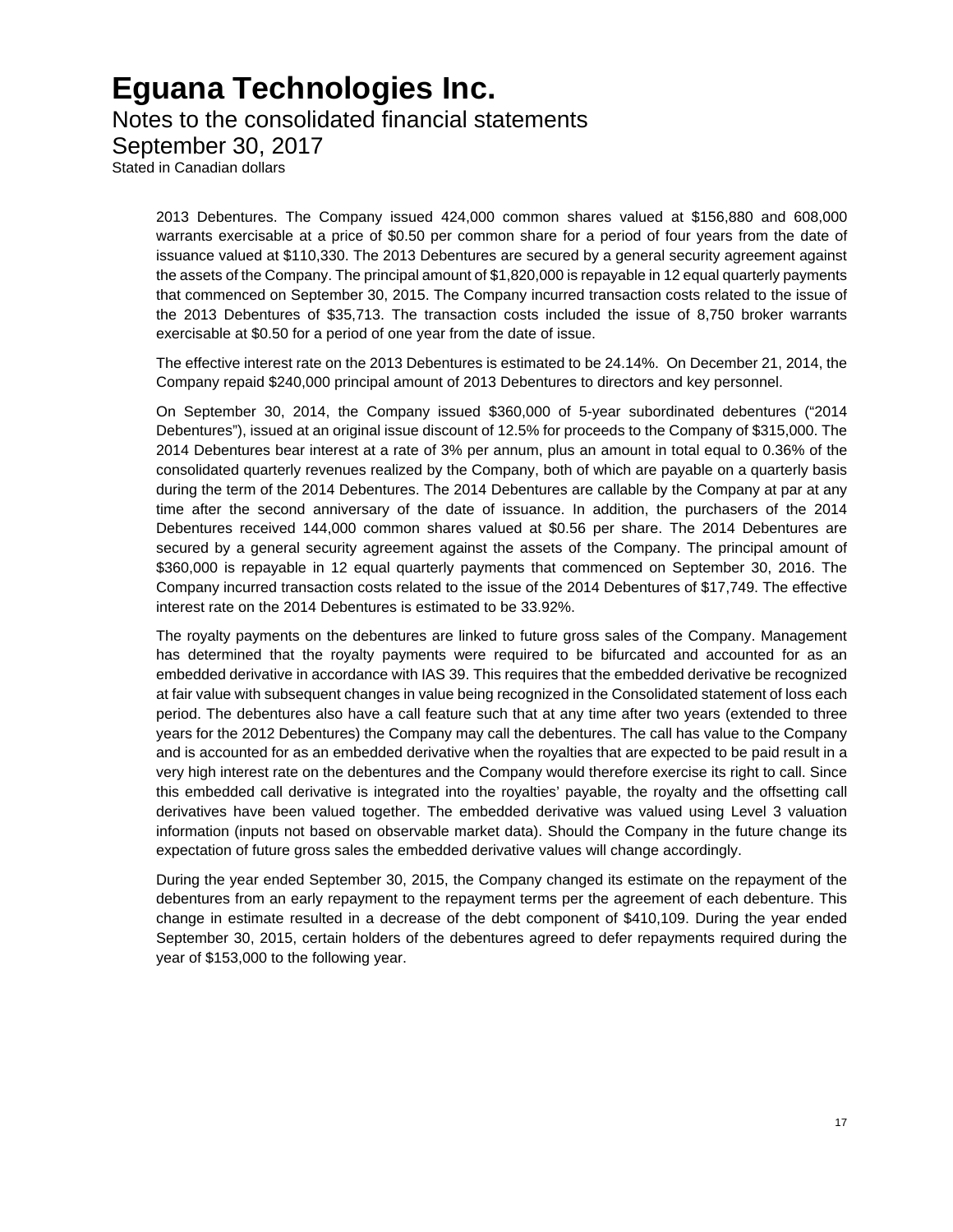Notes to the consolidated financial statements

September 30, 2017

Stated in Canadian dollars

### **11. Other liabilities**

|                                   | Settlement<br>Agreement | Contingent<br>liability<br>settlement | Total      |
|-----------------------------------|-------------------------|---------------------------------------|------------|
| Balance October 1, 2015           | 563,572                 | 140,697                               | 704,269    |
| Accretion                         | 117,900                 | 51,806                                | 169,706    |
| Repayments                        | (177, 702)              | (49, 179)                             | (226, 881) |
| Loss (gain) on foreign exchange   |                         | (1,373)                               | (1,373)    |
| Balance September 30, 2016        | 503,770                 | 141,951                               | 645.721    |
| Accretion                         | 107,757                 | 34,464                                | 142,221    |
| Repayments                        | (157, 380)              | (35, 566)                             | (192, 946) |
| Loss (gain) on foreign exchange   |                         | (7,942)                               | (7, 942)   |
| <b>Balance September 30, 2017</b> | 454,147                 | 132,907                               | 587,054    |
| Less: current portion             | (62, 029)               | (3,359)                               | (65, 388)  |
|                                   | 392,118                 | 129,548                               | 521,666    |

In August 2015, the Company entered into a settlement agreement with its former Chief Executive Officer ("CEO"), who is a director of the Company, under which the Company agreed to pay deferred compensation earned by the CEO since 2010 in equal monthly payments of \$13,115, without interest, over a period of 82 months beginning on October 1, 2015. The Company's liability was valued at inception at \$563,572 using Level 2 valuation techniques with a discount rate of 25%.

The unpaid balance becomes immediately payable in certain circumstances, including the Company realizing an average of \$1,000,000 in earnings before interest, taxes, depreciation and amortization for any two consecutive fiscal quarters or in the event of a change of control of the Company. The Company's obligation is secured by a security interest in the Company's assets, which security is subordinate to the Company's existing debt as of September 1, 2015, and which will be subordinate, under certain circumstances, to security granted to secure certain future indebtedness incurred to fund corporate activities, provided that all such secured indebtedness (including existing indebtedness as of September 1, 2015) shall not exceed \$12 million, plus an amount up to \$1.5 million for an operating line.

Any outstanding stock options granted to the former CEO pursuant to the Corporation's incentive stock option plan (the "Stock Option Plan") were amended to allow the former CEO to exercise all outstanding options to acquire common shares of the Company in accordance with their terms until the end of the maximum permissible date under the Stock Option Plan and option agreements.

During the year ended September 30, 2016, the Company settled a contingent liability totaling approximately US\$696,294 with a third party who provided consulting services in fiscal 1998 to a subsidiary of the Company. Pursuant to the settlement, the Company agreed to pay US\$31,658 (\$41,016) per year (payable semi-annually) for a period of 10 years. The obligation is unsecured and was fair valued at inception at US\$111,879 (\$144,950) using Level 2 valuation techniques with a discount rate of 27%.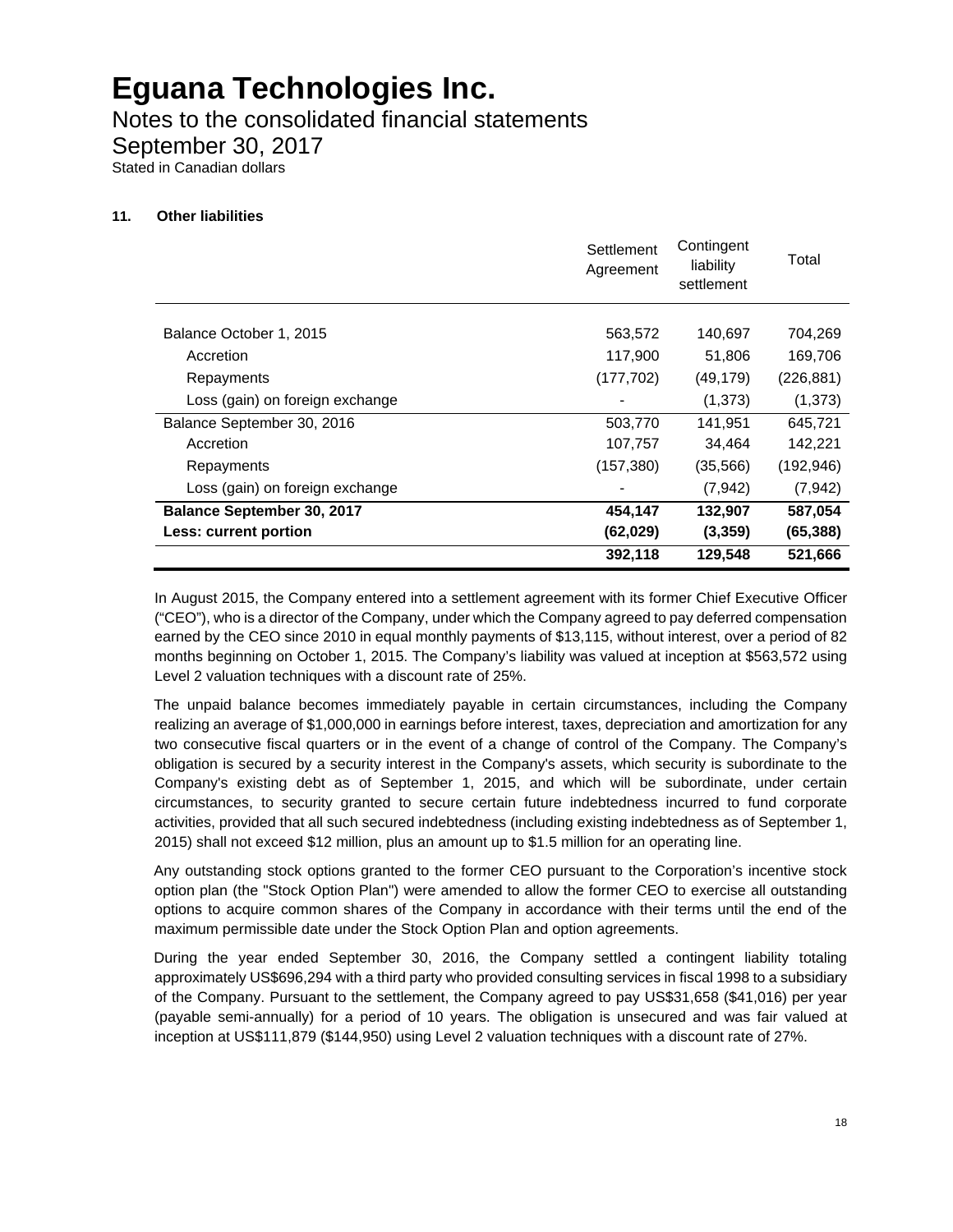Notes to the consolidated financial statements

September 30, 2017

Stated in Canadian dollars

#### **12. Common shares**

*Authorized,* unlimited number

*Issued*

|                                                                  | Number of<br>shares | Amount<br>$($ \$) |
|------------------------------------------------------------------|---------------------|-------------------|
|                                                                  |                     |                   |
| Balance October 1, 2015                                          | 151,005,323         | 32,681,242        |
| Common shares issues in exchange for partnership units (Note 14) | 6,790,977           | 747,000           |
| Partnership unit costs (Note 14)                                 |                     | (85, 302)         |
| Issuance of common shares                                        | 41,345,902          | 8,097,858         |
| Issuance costs                                                   |                     | (1,445,680)       |
| Issuance of shares for services                                  | 1,227,273           | 441,818           |
| Exercise of warrants                                             | 1,164,776           | 161,765           |
| Balance September 30, 2016                                       | 201,534,251         | 40,598,701        |
| Issuance of common shares                                        | 15,000,000          | 3,000,000         |
| Issuance costs                                                   |                     | (493, 608)        |
| Exercise of warrants                                             | 1,145,298           | 151,378           |
| <b>Balance September 30, 2017</b>                                | 217,679,549         | 43,256,471        |

In April 2016, the Company issued 9,982,402 common shares at a price of \$0.12 per share for gross proceeds of \$1,197,888. Commissions paid in connection with the offering were \$76,306. As partial compensation, 698,768 agent warrants were issued with an exercise price of \$0.12 and a term of three years. The Black-Scholes option model was used to calculate the fair value of the warrants using a nil dividend yield, a 0.51% interest rate and a volatility of 135.76%. The fair market value at issuance was \$70,089. Other costs of \$36,225 related to the issue of the common shares were also incurred bringing the total cost of issuance to \$182,620. Key personnel and directors of the Company purchased 3,125,000 common shares (Note 19).

In June 2016, the Company issued 27,272,728 common shares at a price of \$0.22 per share for gross proceeds of \$6,000,000. Commissions paid in connection with the offering were \$450,000. As partial compensation, 2,045,455 agent warrants were issued with an exercise price of \$0.22 and a term of two years. The Black-Scholes option model was used to calculate the fair value of the agent warrants using a nil dividend yield, a 0.67% interest rate and a volatility of 117.18%. The fair market value at issuance was \$377,009. Other costs of \$304,627 related to the issue of the common shares were also incurred bringing the total cost of issuance to \$1,131,636.

In July 2016, the Company issued 4,090,772 common shares at a price of \$0.22 per share for gross proceeds of \$899,970 related to the exercise of the over-allotment option granted to Mackie Research Capital Corporation in connection with the September 2016 common share offering. Commissions paid in connection with the offering were \$67,500. As partial compensation, 306,807 agent warrants were issued with an exercise price of \$0.22 and a term of two years. The Black-Scholes option model was used to calculate the fair value of the warrants using a nil dividend yield, a 0.67% interest rate and a volatility of 117.18%. The fair market value at issuance was \$61,734. Other costs of \$2,106 were incurred related to the issue of the common shares.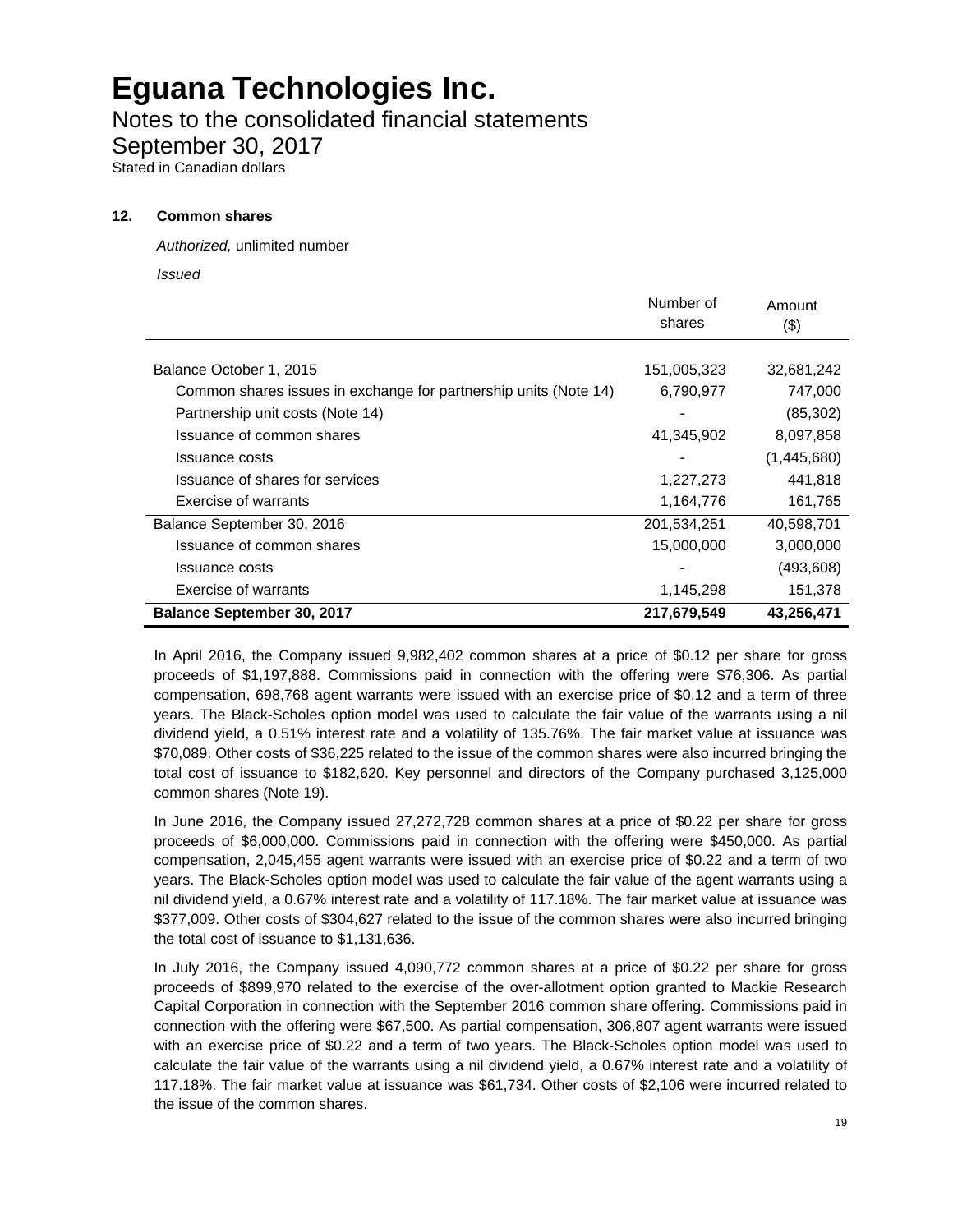### Notes to the consolidated financial statements

September 30, 2017

Stated in Canadian dollars

In August 2016, the Company issued 1,227,273 common shares to a non-related party for services when the fair market value of the share was \$0.36 a common share.

In September 2017, the Company issued 15,000,000 Units at a price of \$0.20 per unit resulting in gross proceeds of \$3,000,000. Each Unit consisted of one common share and one-half of one common share purchase warrant (each whole warrant, a "Warrant"). The Warrants will be exercisable for a period of 24 months from the date of issuance at an exercise price of \$0.25. The fair value of the warrants is \$Nil based on the residual method where proceeds are first allocated to common shares according to the quoted price of the common shares at the time of issuance and any residual is allocated to warrants. As consideration for acting as Agents in connection with the Offering, the Agents were paid a cash commission of \$194,025 and were granted an aggregate of 1,067,136 non-transferrable compensation warrants entitling the Agents to purchase up to 1,067,136 common shares of the Corporation at a price of \$0.20 per unit for a period of 24 months from the date of closing. The Black-Scholes option model was used to calculate the fair value of the warrants using a nil dividend yield, a 0.75% interest rate and a volatility of 107%. The fair market value at issuance was \$126,463. Other costs of \$173,119 related to the issue of the Units were also incurred bringing the total cost of issuance to \$493,608.

*Weighted average number of common shares* 

The weighted average number of shares as at September 30, 2017 and September 30, 2016 were determined by excluding preferred shares, stock options and warrants as the Company was in a loss position.

### **13. Preferred shares**

The Corporation is authorized to issue an unlimited number of convertible \$10, 8% redeemable First Preferred shares, issuable in series. As of September 30, 2017, and as at the date hereof, there is 1 First Preferred Share, Series 8 issued and outstanding.

The holder of the First Preferred, Series 8 share, is entitled to receive notice of and to attend all meetings of the shareholders and, except for the right to designate one director to the Board of Directors or as otherwise required by the Alberta Business Corporations Act, the holder is not entitled to vote at any meeting of the shareholders.

### **14. EGT Markets Limited Partnership**

EGT Markets Limited Partnership, is an Alberta limited partnership, which carries on the business of commercializing manufacturing and marketing inverters under license from Eguana and certain of Eguana's subsidiaries. The general partner of EGTLP is Sustainable Energy Systems Inc. ("SES") which exercises control over EGTLP's operations. The limited partners of EGTLP are Eguana, and from time to time, private investors who have provided capital to EGTLP by purchasing LP Units at a price of \$1,000 per LP Unit.

As limited partners of EGTLP, on December 31 of each year the LP Unit Holders are entitled to deduct their share of non-capital losses of EGTLP for the year to a maximum of \$1,000 per LP Unit. As a result, 99.99% of non-capital losses are not available to Eguana to offset future taxable income realized by the Company.

The financial results of EGTLP have been consolidated with the financial results of Eguana since inception as SES has full control over the operations of EGTLP and Eguana has at all times the right to acquire all the LP Units not held by it directly.

In December 2015, EGTLP issued 747 LP Units at a price of \$1,000 per unit resulting in gross proceeds of \$747,000. The commissions paid in connection with the issuance were \$23,850. As partial compensation,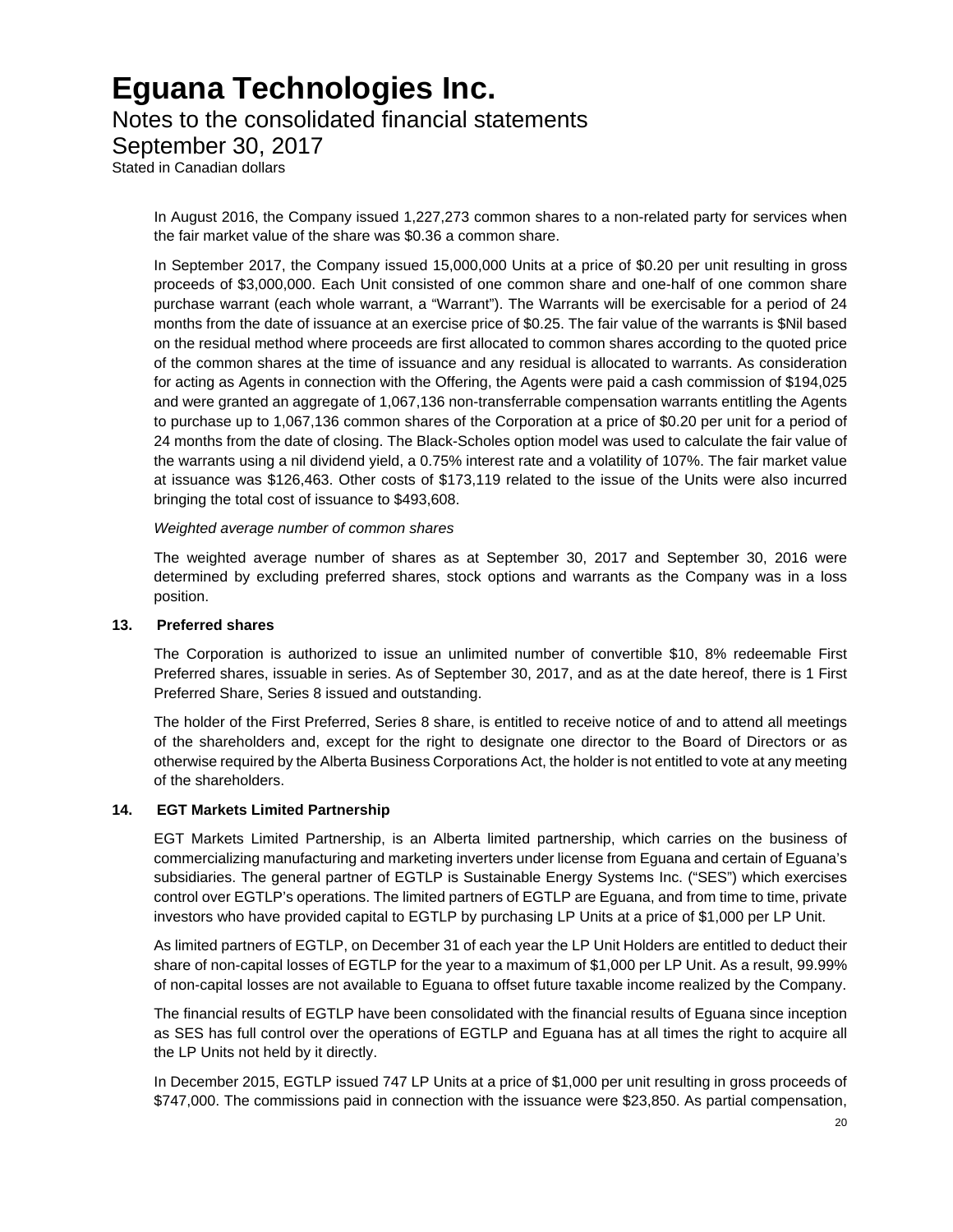### Notes to the consolidated financial statements

September 30, 2017

Stated in Canadian dollars

216,820 finders' warrants were issued. The warrants had an exercise price of \$0.11 and expired on December 31, 2016. The Black-Scholes option model was used to calculate the fair value of the warrants using a nil dividend yield, a 0.52% interest rate and a volatility of 138.44%. The fair market value at issuance was \$12,223. Other costs of \$49,229 related to the issue of the LP Units were also incurred bringing the total cost of issuance to \$85,302.

In February 2016, Eguana exercised its right to convert the LP Units into common shares of Eguana and issued 6,790,977 shares (Note 12).

### **15. Warrants**

Changes in the Company's purchase warrants are as follows:

|                                   | Issued with<br>common<br>shares | <b>Broker</b><br>warrants | Total<br>purchase<br>warrants | Allocated<br>fair market<br>value |
|-----------------------------------|---------------------------------|---------------------------|-------------------------------|-----------------------------------|
| Balance October 1, 2015           | 15,917,875                      | 6,342,811                 | 22,260,706                    | 1,795,774                         |
| Warrants exercised                | (139,583)                       | (1,025,193)               | (1, 164, 776)                 | (83, 427)                         |
| Warrants expired                  | (5,957,949)                     | (205, 758)                | (6, 163, 707)                 | (914,462)                         |
| Warrants issued                   | 139,583                         | 3,267,850                 | 3,407,433                     | 582,406                           |
| Balance September 30, 2016        | 9,959,946                       | 8,379,710                 | 18,339,656                    | 1,380,291                         |
| Warrants exercised                |                                 | (1, 145, 298)             | (1, 145, 298)                 | (83,094)                          |
| Warrants expired                  | (608,000)                       | (788, 174)                | (1, 396, 174)                 | (301, 801)                        |
| Warrants issued (Note 12)         | 7,500,000                       | 1,067,138                 | 8,567,138                     | 126,463                           |
| <b>Balance September 30, 2017</b> | 16,851,946                      | 7,513,376                 | 24.365.322                    | 1.121.859                         |

Outstanding warrants at September 30, 2017 were as follows:

| Range of exercise prices          | Warrants   | Weighted<br>average<br>prices $(\$)$ | Weighted<br>average<br>years to<br>expiry |
|-----------------------------------|------------|--------------------------------------|-------------------------------------------|
|                                   |            |                                      |                                           |
| $$0.01 - $0.30$                   | 14,341,543 | 0.20                                 | 1.65                                      |
| $$0.31 - $0.40$                   | 8,773,779  | 0.39                                 | 2.14                                      |
| $$0.41 - $0.50$                   | 1,250,000  | 0.50                                 | 0.24                                      |
| <b>Balance September 30, 2017</b> | 24,365,322 | 0.28                                 | 1.75                                      |

139,583 warrants were issued January 2016 in conjunction with the deferral of principal repayments associated with the debentures. The warrants are exercisable for a period of one year at \$0.12. The Black-Scholes option model was used to calculate the fair value of the warrants using a nil dividend yield, a 0.54% interest rate and a volatility of 141.68%. The fair market value at issuance was \$8,753.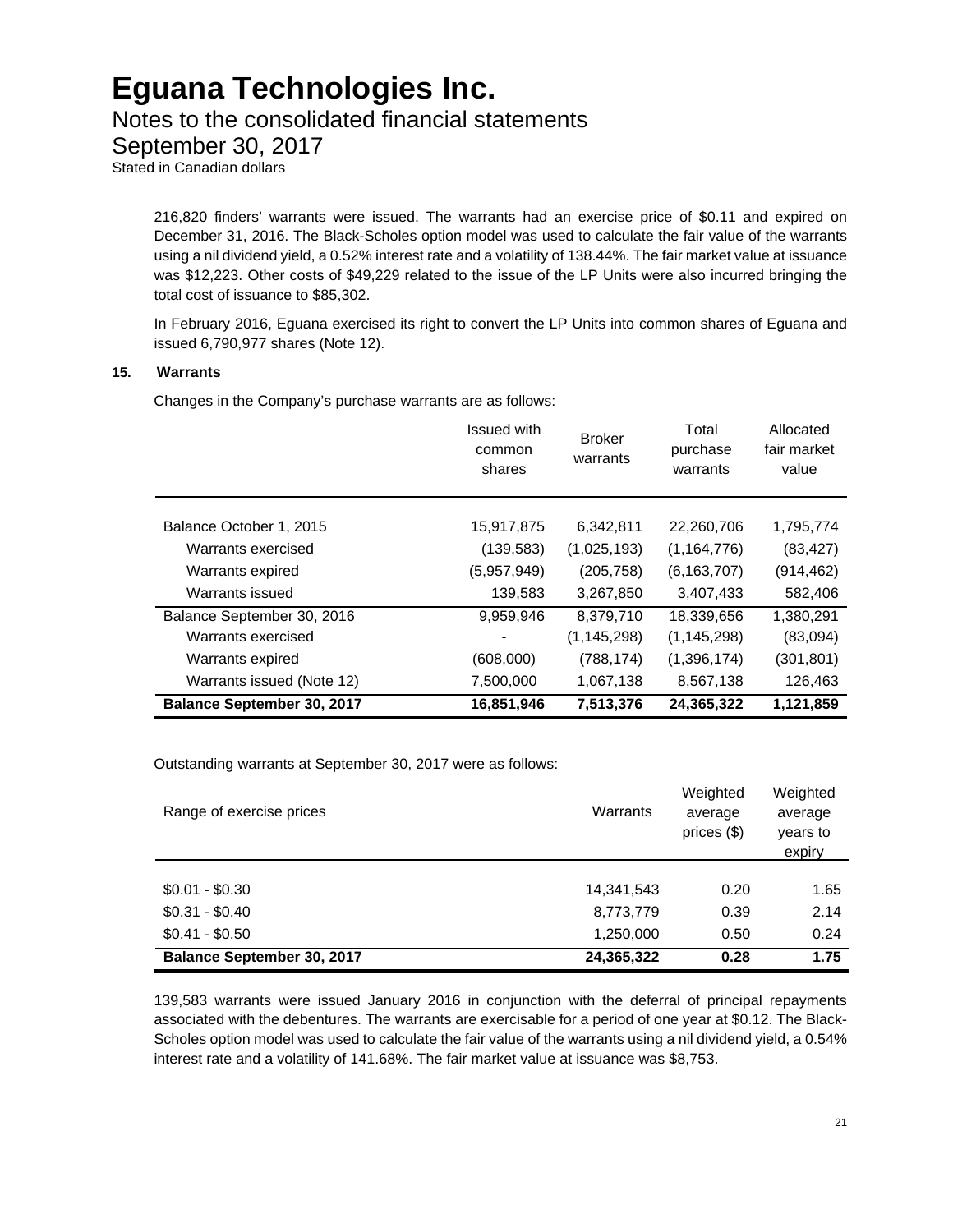Notes to the consolidated financial statements

September 30, 2017

Stated in Canadian dollars

#### **16. Contributed surplus**

The Company established the Stock Option Plan, which is accounted for in contributed surplus, whereby the Company may grant options to purchase common shares to directors, officers, employees, and consultants. The Stock Option Plan allows for a maximum term on any options of ten years. The Company, at the discretion of the board of directors, may issue up to a maximum of 12,421,303 options. The shareholders approved the Stock Option Plan on July 22, 2016. The minimum price at which the options may be granted is the closing price of the common shares on the TSX-V on the date immediately prior to the date of issue.

|                                   | Number of<br>options to<br>employees | Weighted<br>average<br>price to<br>employees | Number of<br>options to<br>non-<br>employees | Weighted<br>average<br>price to<br>non-<br>employees |
|-----------------------------------|--------------------------------------|----------------------------------------------|----------------------------------------------|------------------------------------------------------|
|                                   |                                      |                                              |                                              |                                                      |
| Balance October 1, 2015           | 3,736,339                            | 0.35                                         | 1,264,494                                    | 0.37                                                 |
| Granted                           | 760,000                              | 0.17                                         | 1,260,000                                    | 0.25                                                 |
| Forfeited                         | (252,020)                            | (0.33)                                       | (119, 230)                                   | (0.37)                                               |
| Balance September 30, 2016        | 4,244,319                            | 0.32                                         | 2.405.264                                    | 0.30                                                 |
| Granted                           |                                      |                                              | 450.000                                      | 0.25                                                 |
| Forfeited                         | (35,000)                             | (0.26)                                       | (180,000)                                    | (0.48)                                               |
| <b>Balance September 30, 2017</b> | 4,209,319                            | 0.32                                         | 2,675,264                                    | 0.28                                                 |

The following summarizes information about stock options outstanding as at September 30, 2017:

|                                   | Outstanding options |                                        |                                           | Exercisable options |                                     |
|-----------------------------------|---------------------|----------------------------------------|-------------------------------------------|---------------------|-------------------------------------|
|                                   | Options             | Weighted<br>average<br>price $($ math) | Weighted<br>average<br>years to<br>expiry | Options             | Weighted<br>average<br>price $(\$)$ |
| $$0.01 - $0.30$                   | 3,077,500           | 0.23                                   | 5.23                                      | 2,904,161           | 0.23                                |
| $$0.31 - $0.40$                   | 3,747,083           | 0.36                                   | 6.47                                      | 700.000             | 0.33                                |
| $$0.41 - $0.50$                   | 60,000              | 0.44                                   | 6.55                                      | ۰                   | ۰                                   |
| <b>Balance September 30, 2017</b> | 6,884,583           | 0.31                                   | 5.92                                      | 3,604,161           | 0.25                                |

The total share-based compensation calculated for the year ended September 30, 2017, was \$153,808 (September 2016 – \$243,440).

In October 2015, the Company issued 225,000 new stock options to an employee exercisable at a price of \$0.08 with an expiry date of October 5, 2025. The stock options were exercisable immediately. The fair value of the options was determined to be \$17,756.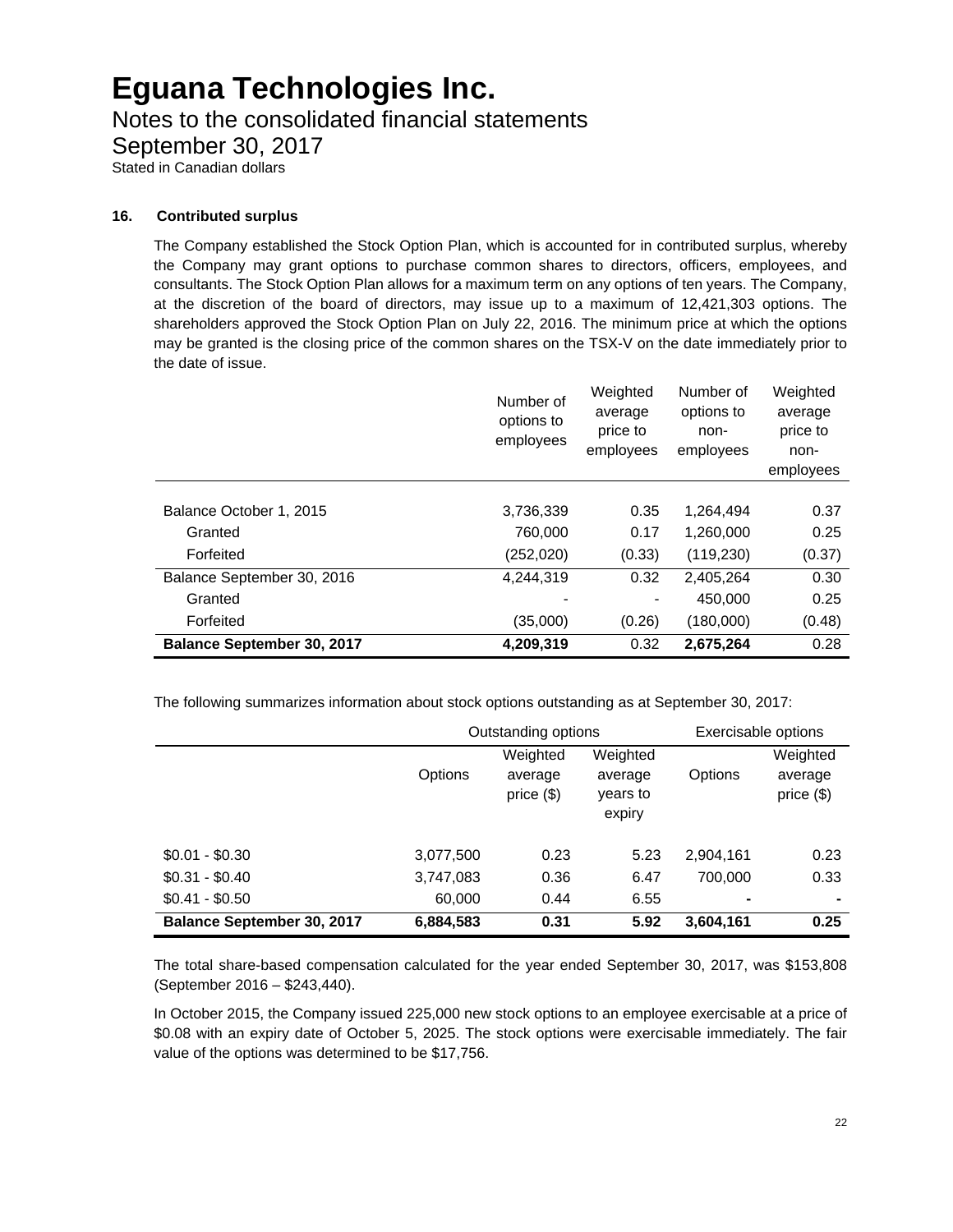### Notes to the consolidated financial statements

September 30, 2017

Stated in Canadian dollars

In November 2015, the Company issued 150,000 new stock options to an employee exercisable at a price of \$0.12 with an expiry date of November 2, 2025. The stock options were exercisable immediately. The fair value of the options was determined to be \$17,756.

In May 2016, the Company issued 500,000 new stock options with an exercise price of \$0.175 and 500,000 stock options with an exercise price of \$0.325 to a consultant for services to be rendered up to May 2017. The stock options expire in May, 2021 and vested on issuance. The fair value of the options was determined to be \$69,863 and \$68,099 respectively.

In September 2016, the Company issued 645,000 stock options with an exercise price of \$0.235 to employees of the Company. A third of the options vested immediately, a third after one year and the remaining third will vest after 2 years. The options expire on the date that is 10 years from the grant date. The fair value of the options was determined to be \$142,139.

In January 2017, the Company issued 200,000 stock options with an exercise price of \$0.27 to the Interim Chief Financial Officer. The options vested immediately and expire five years from the grant date. The fair value of the options was determined to be \$47,390.

In April 2017, the Company issued 250,000 stock options with an exercise price of \$0.23 to the Business Development Manager. The options vested immediately and expire five years from the grant date. The fair value of the options was determined to be \$50,407. The contract allows for the Business Development Manager to earn up to 910,000 options if certain sales metrics are achieved.

The fair values of Eguana stock options granted have been estimated on their respective grant dates using the Black-Scholes valuation model and the following assumptions:

|                                    | September 30 | September 30 |
|------------------------------------|--------------|--------------|
|                                    | 2017         | 2016         |
|                                    |              |              |
| Risk free interest rate            | 0.5%         | 0.5%         |
| Expected volatility <sup>(1)</sup> | 121-166%     | 166%         |
| Dividend yield                     |              | ۰            |
| Expected life (years)              | $5 - 10$     | 5            |
| Weighted average fair value        | 0.25         | 0.17         |

(1) Expected volatility is estimated by considering historic average share price volatility over 5 and 10 years

#### **17. Capital management**

The Company's objectives when managing capital is to safeguard the entity's ability to continue as a going concern, so that it can continue to provide returns for shareholders and benefits for other stakeholders. The Company sets the amount of capital in proportion to risk. The Company manages the capital structure and makes adjustments to it in light of changes in economic conditions and the risk characteristics of the underlying assets. The Company's objective is met by obtaining adequate equity funding to provide for the possibility that cash flows from operations will not be sufficient to meet future cash flow requirements. The Board of Directors does not establish quantitative return on capital criteria for management; but rather promotes year over year sustainable profitable growth.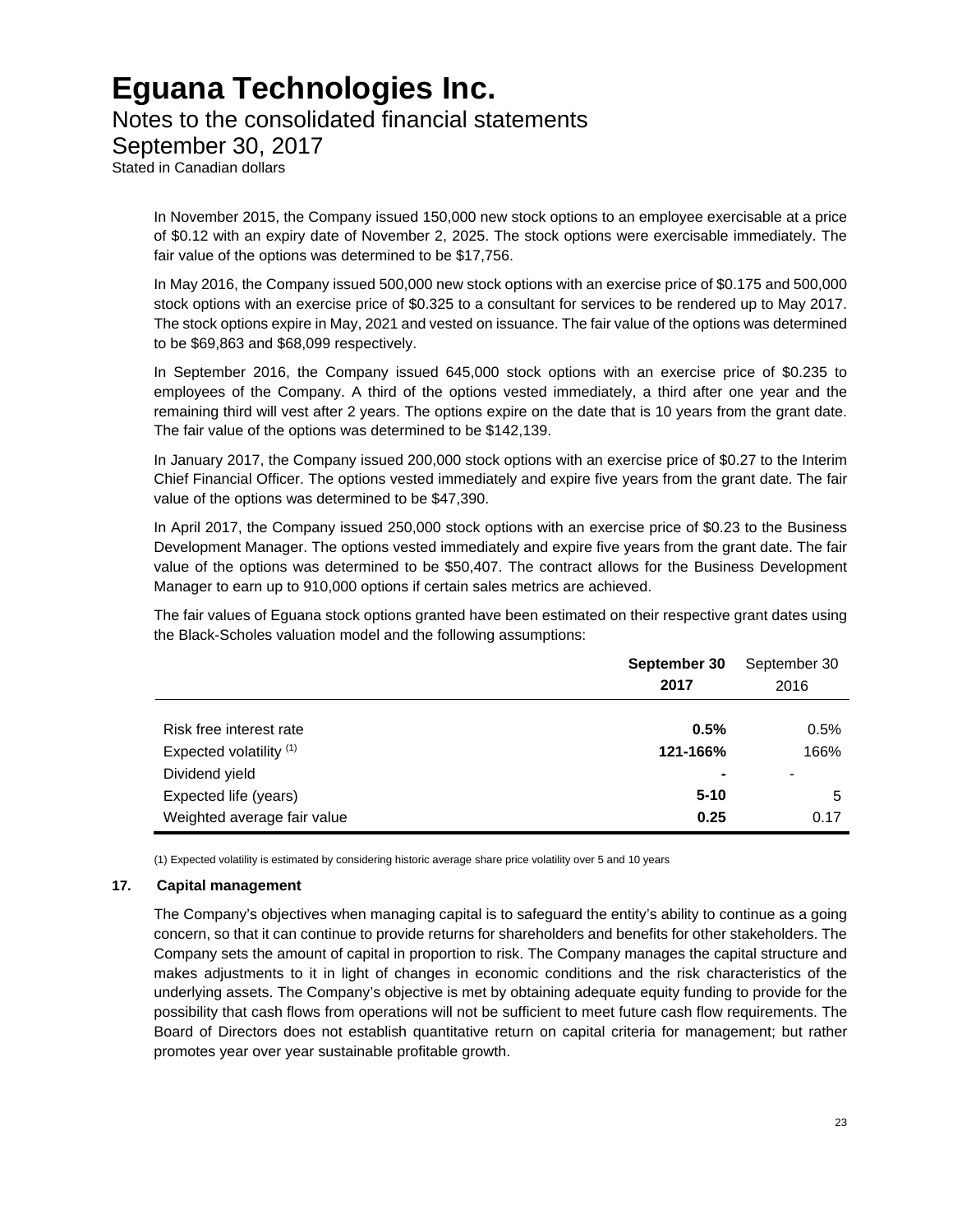### Notes to the consolidated financial statements

### September 30, 2017

Stated in Canadian dollars

The Company defines capital as the aggregate of total shareholders' equity (deficiency) and bank debt less cash as follows:

|                                         | September 30<br>2017 | September 30<br>2016 |
|-----------------------------------------|----------------------|----------------------|
| Total shareholders' equity (deficiency) | (1,031,261)          | 614,705              |
| Cash                                    | (2,568,346)          | (4,355,471)          |
|                                         | (3,599,607)          | (3,740,766)          |

#### **18. Financial instruments and financial risk management**

#### *Credit risk*

The credit risk on cash is considered to be limited because the counterparties are financial institutions with high credit ratings assigned by international credit rating agencies.

The Company has significant credit risk exposure on accounts receivable with one counterparty at September 30, 2017. Approximately 83% of the total accounts receivable is due from the one customer (September 2016 – 30% - one counterparty).

The following table illustrates the Company's receivables:

|                                       | September 30 | September 30 |
|---------------------------------------|--------------|--------------|
|                                       | 2017         | 2016         |
|                                       |              |              |
| Trade                                 | 385,759      | 330,538      |
| <b>Taxation authorities</b>           | 35,516       | 38,274       |
|                                       | 421,275      | 368,812      |
| Less: allowance for doubtful accounts | -            | (77, 304)    |
|                                       | 421,275      | 291,508      |

The Company assesses quarterly if there should be any impairment of the financial assets of the Company. During the year ended September 30, 2017, there was \$107,012 of bad debts expensed (September 2016 – \$10,330 recovered).

The maximum exposure to credit risk is represented by the carrying amount on the consolidated statement of financial position. As at September 30, 2017 there are \$382,427 (2016 - \$250,987) of financial assets that the Company considers past due.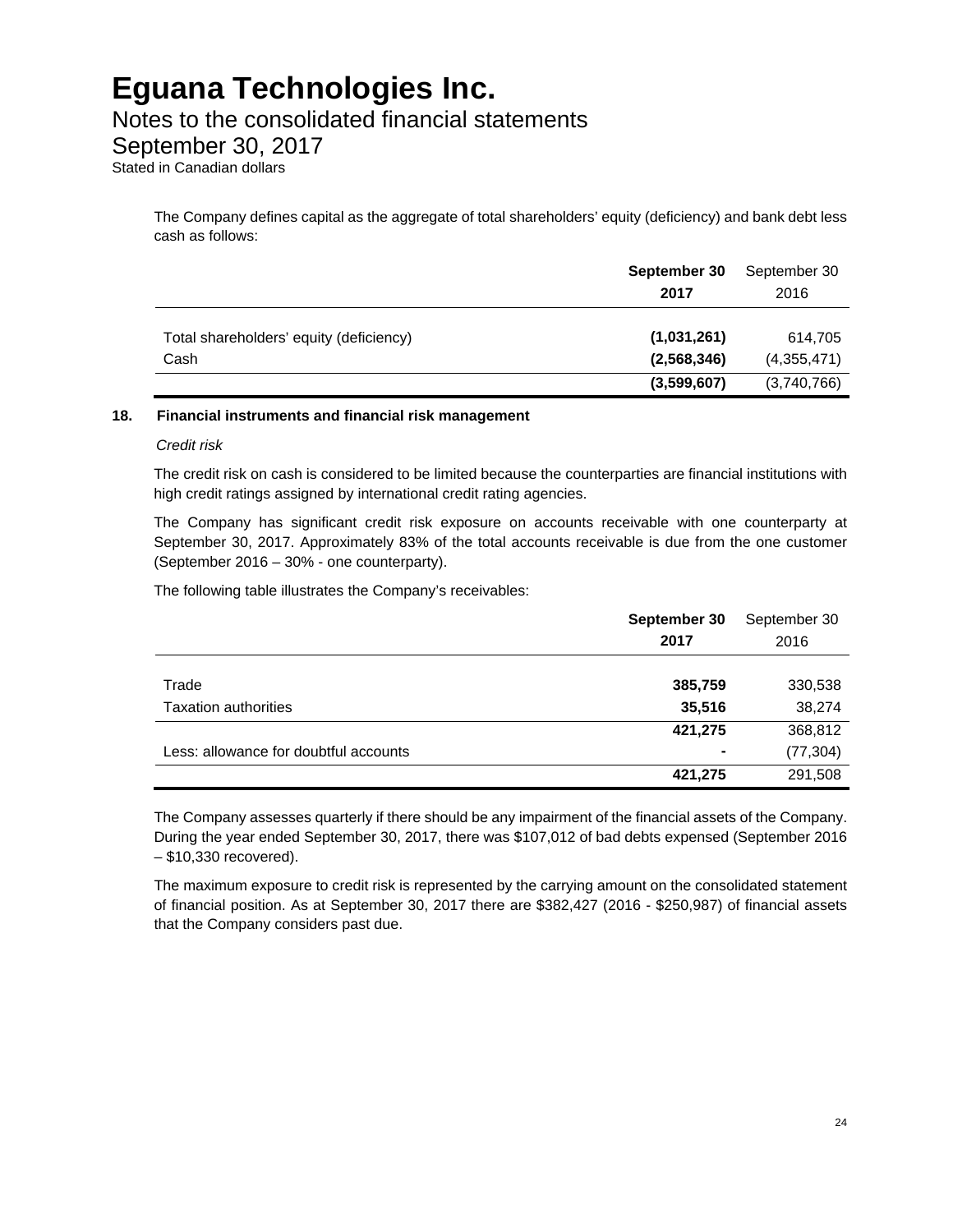Notes to the consolidated financial statements

September 30, 2017

Stated in Canadian dollars

The following is a schedule of trade receivables:

|                                   | 2017    | 2016    |
|-----------------------------------|---------|---------|
| Neither impaired or past due      | 3,332   | 79,551  |
| Past due in the following periods |         |         |
| $31 - 60$ days                    | 25,164  |         |
| $61 - 90$ days                    | 13,089  | 3,154   |
| Over 90 days                      | 344,174 | 247,833 |
|                                   | 385,759 | 330,538 |

### *Liquidity risk*

The Company's operating cash requirements, including amounts projected to complete the Company's existing capital expenditure program, are continuously monitored and adjusted as input variables change. These variables include, but are not limited to, future bank lines and government assistance. As these variables change, liquidity risks may necessitate the need for the Company to conduct equity issues or obtain debt financing. There is no assurance that adequate funds from equity or debt markets will be available to the Company in a timely manner. The Company also mitigates liquidity risk by maintaining an insurance program to minimize exposure to insurable losses.

The following are the contractual undiscounted maturities of financial liabilities at September 30, 2017:

|                                          | < 1 Year  | $1 - 3$<br>Years | Thereafter | Total     |
|------------------------------------------|-----------|------------------|------------|-----------|
|                                          |           |                  |            |           |
| Accounts payable and accrued liabilities | 2,995,595 |                  |            | 2,995,595 |
| Deferred revenue                         | 641,579   |                  |            | 641,579   |
| <b>Debentures</b>                        | 526,667   | 60,000           | ٠          | 586,667   |
| Other liabilities                        | 192,882   | 388.990          | 467.611    | 1,049,483 |
|                                          | 4,318,723 | 448.990          | 467.611    | 5,273,324 |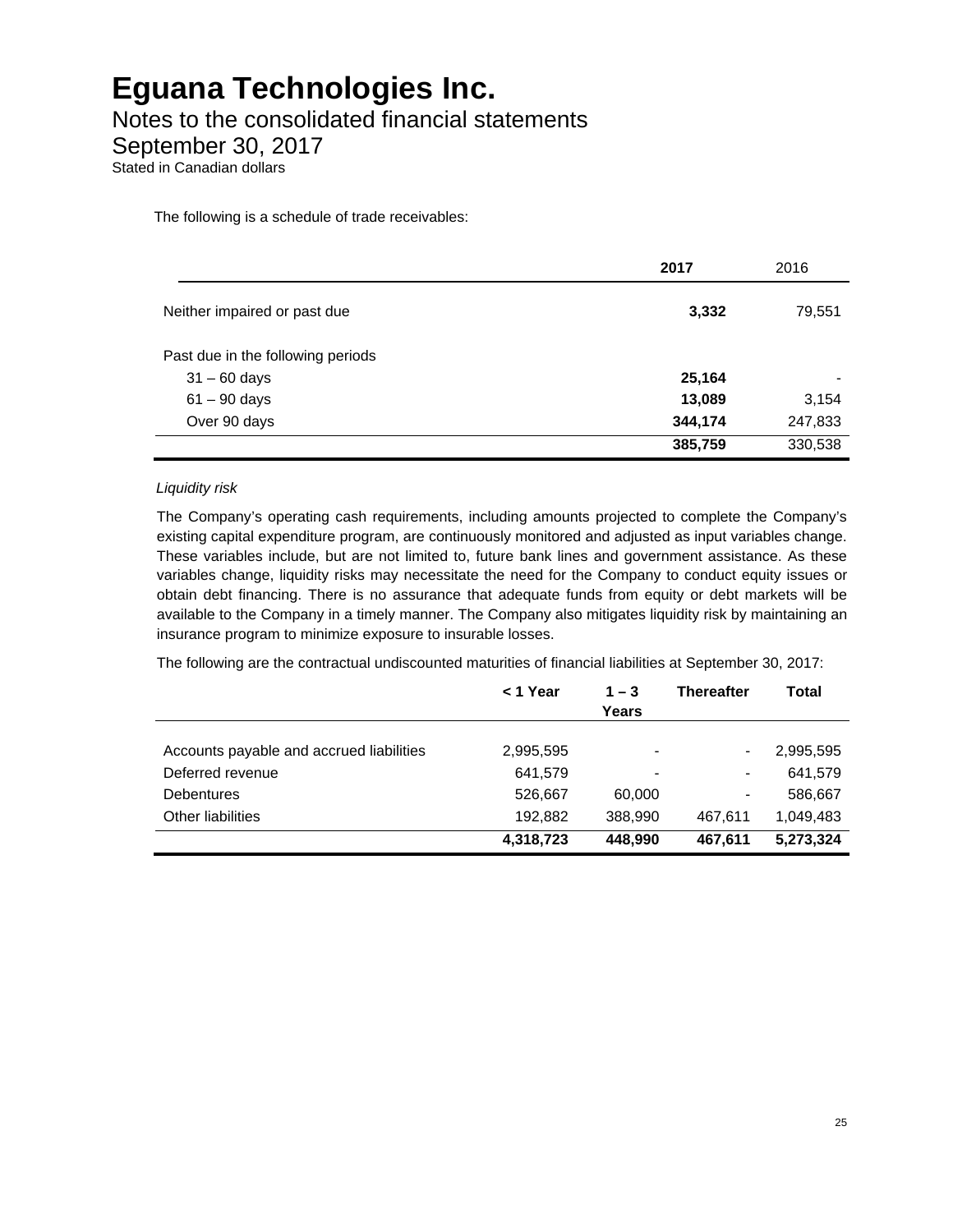### Notes to the consolidated financial statements

September 30, 2017

Stated in Canadian dollars

### *Foreign currency risk*

The Company's exposure to currency risk on financial instruments based on carrying amount in Canadian currency was as follows for as at September 30, 2017:

|                                          | <b>Euros</b>                                                                                                                                      | <b>US Dollars</b> | Total       |
|------------------------------------------|---------------------------------------------------------------------------------------------------------------------------------------------------|-------------------|-------------|
|                                          |                                                                                                                                                   |                   |             |
| Cash                                     | 363                                                                                                                                               | (7, 224)          | (6,861)     |
| Accounts receivable                      | 2,110                                                                                                                                             | 380,867           | 382,977     |
| Prepaid expenses and deposits            | 11,957                                                                                                                                            | 228,435           | 240,392     |
| Accounts payable and accrued liabilities | (1,235,076)                                                                                                                                       | (402,481)         | (1,637,557) |
| <b>Provisions</b>                        | (164, 879)                                                                                                                                        |                   | (164,879)   |
| Deferred revenue                         | 1,750                                                                                                                                             | (588,984)         | (587,234)   |
| Other liabilities                        | $\hskip1.6pt\hskip1.6pt\hskip1.6pt\hskip1.6pt\hskip1.6pt\hskip1.6pt\hskip1.6pt\hskip1.6pt\hskip1.6pt\hskip1.6pt\hskip1.6pt\hskip1.6pt\hskip1.6pt$ | (132,907)         | (132, 907)  |
|                                          | (1, 383, 775)                                                                                                                                     | (522,294)         | (1,906,069) |

Assuming all other variables remain constant, a \$0.05 change in the Canadian/US exchange rate would increase the Company's net loss by approximately \$20,950 for the year ended September 30, 2017 (September 2016 - \$14,689). Assuming all other variables remain constant, a \$0.05 change in the Canadian/Euro exchange rate would increase the Company's net loss by approximately \$46,987 for the year ended September 30, 2017 (September 2016 - \$47,579). An opposite change in the Canadian/US exchange rate and the Canadian/Euro exchange rate will result in an opposite impact on net loss. The Company had no forward exchange rate contracts in place as at or during the twelve-month period ended September 30, 2017.

#### *Interest rate risk*

Interest rate risk refers to the risk that cash flows associated with the instrument will fluctuate due to changes in market interest rates. The company's debenture issuances are on fixed rate borrowing terms, thereby, mitigating this risk. The Company currently does not use interest rate hedges, fixed interest rate contracts or variable rate debt to manage the Company's exposure to interest rate fluctuations.

#### *Fair value*

The carrying value and fair value of financial instruments at September 30, 2017, is disclosed below by financial instrument category:

|                                          | Carrying<br>value | <b>Fair value</b> |
|------------------------------------------|-------------------|-------------------|
| Accounts receivable                      | 421.275           | 421.275           |
| Accounts payable and accrued liabilities | 2,995,595         | 2,995,595         |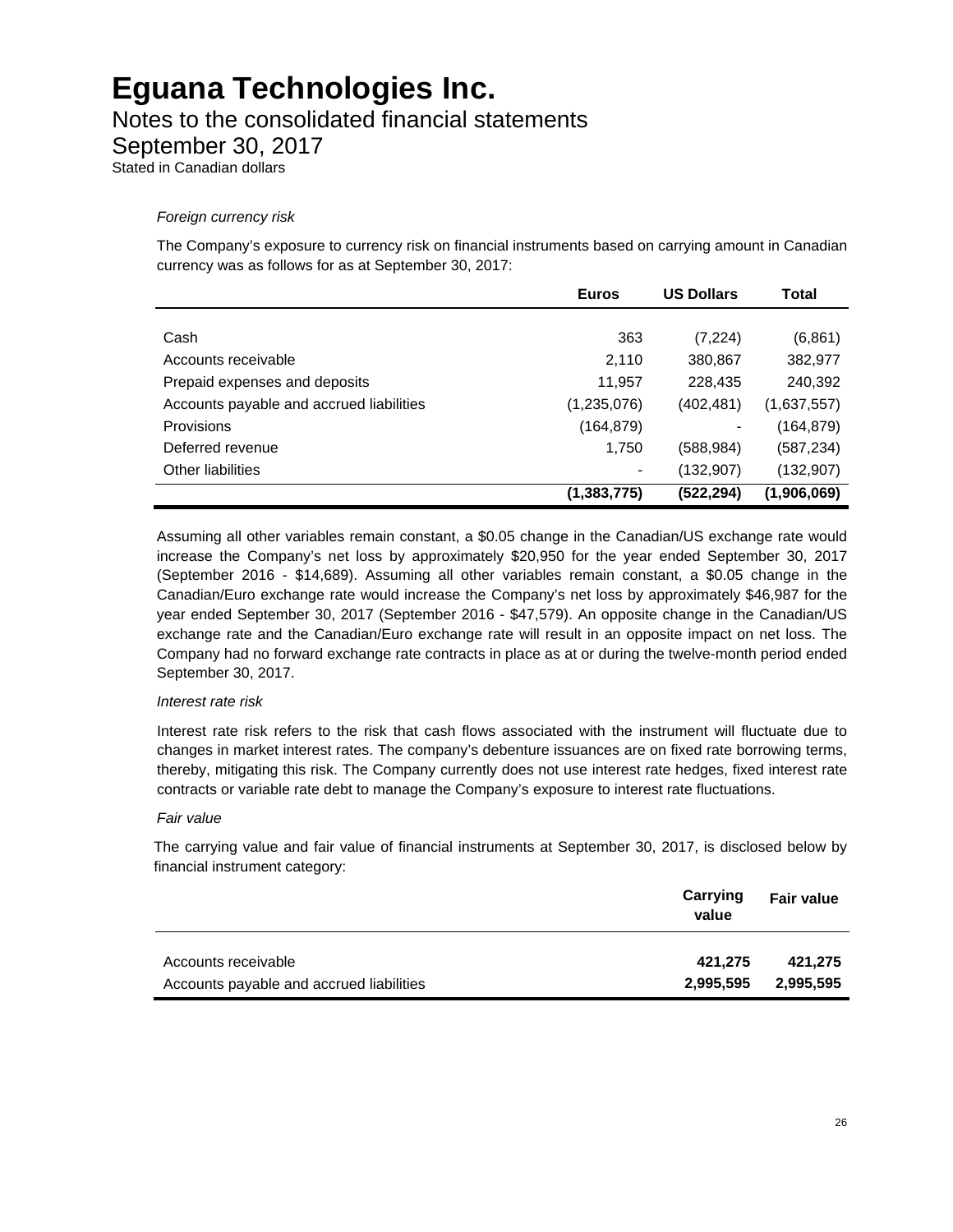### Notes to the consolidated financial statements

September 30, 2017

Stated in Canadian dollars

The Company categorizes its financial instruments carried at fair value into one of three different levels depending on the observability of the inputs employed in the measurement. The Company valued cash using Level 1 input, the other liabilities were measured at fair value on initial recognition using Level 2 inputs (Note 11) and the embedded derivatives on the Company's debentures were measured at fair value using level 3 inputs (Note 10).

- Level 1 Quoted prices are available in active markets for identical assets or liabilities as of the reporting date. Active markets are those in which transactions occur in sufficient frequency and volume to provide pricing information on an ongoing basis.
- Level 2 Pricing inputs are other than quoted prices in active markets included in Level 1. Prices in Level 2 are either directly or indirectly observable as of the reporting date. Level 2 valuations are based on inputs, including quoted forward prices for commodities, time value and volatility factors, which can be substantially observed or corroborated in the marketplace.
- Level 3 Valuations in this level are those with inputs for the asset or liability that are not based on observable market data.

### **19. Related party transactions**

Other than as disclosed elsewhere in these consolidated financial statements, the Company had the following related party transactions:

| <b>Salaries and benefits</b>     | 2017    | 2016    |
|----------------------------------|---------|---------|
|                                  |         |         |
| General and administrative       | 360,138 | 249,079 |
| Product research and development | 56.863  | 73.409  |
| Selling and marketing            | 132.680 | 81,137  |
| Operations                       | ۰       | 32,500  |
|                                  | 549.681 | 436.125 |

Financing costs of \$2,297 for the year ended September 30, 2017 (September 2016 - \$11,471) related to the debentures held by key personnel and directors are included in the statement of loss. Interest expenses incurred amounted to \$567 (September 2016 - \$1,309).

Included in accounts payable and accrued liabilities is \$276,250 (September 2016 - \$238,566) due to directors and key management personnel.

Share based expenses to an officer was \$47,390 (Note 16) during 2017 and nil in 2016.

In April 2016, key management personnel and directors of the Company purchased 3,125,000 common shares at \$0.12 per unit (Note 12).

In September 2017, key management personnel and the significant shareholder of the Company purchased 1,825,000 units at \$0.20 a unit (Note 12).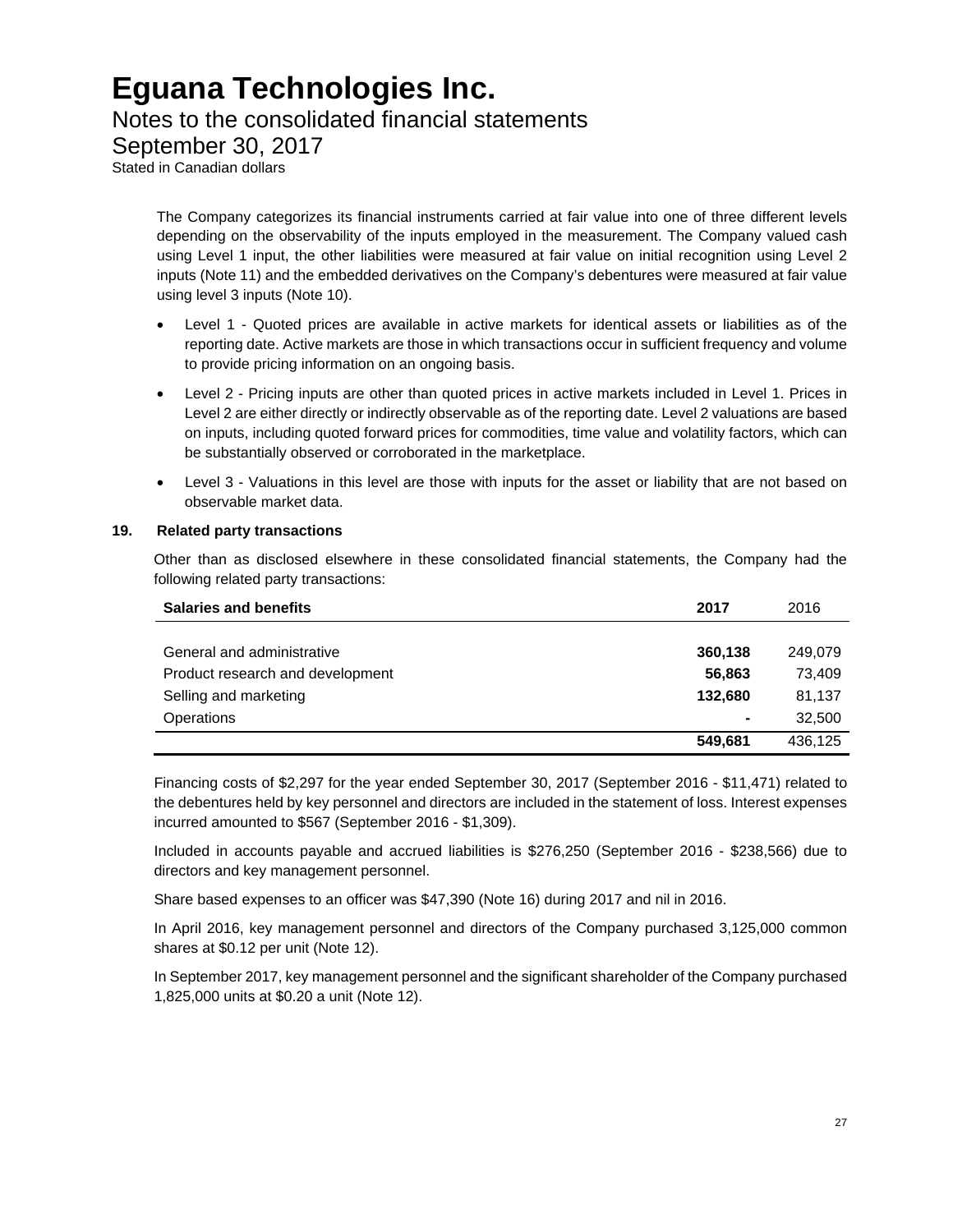Notes to the consolidated financial statements

September 30, 2017

Stated in Canadian dollars

### **20. Financing costs**

|                                              | 2017    | 2016       |
|----------------------------------------------|---------|------------|
|                                              |         |            |
| Interest on debentures                       | 215,372 | 383,357    |
| Amortization of financing fees               | ۰       | 309,701    |
| Accretion of other liabilities               | 142,221 | 171,203    |
| Change in fair value of embedded derivatives | ۰       | (95, 935)  |
| Other interest and accretion                 | (62)    | (167, 556) |
|                                              | 357,531 | 600,770    |

For the year ended September 30, 2016 included in other interest and accretion is accretion associated with Energy Northwest, who contributed services to a wholly owned subsidiary of Eguana in 1998. At September 30, 2016, the Company no longer had an obligation to Energy Northwest due to a limitation period issue.

### **21. Personnel expenses**

|                 | 2017      | 2016      |
|-----------------|-----------|-----------|
|                 |           |           |
| Wages           | 1,290,705 | 1,153,092 |
| <b>Benefits</b> | 21,899    | 60,324    |
|                 | 1,312,604 | 1,213,416 |

#### **22. Government grants**

The Company has received contributions related to the development of its technologies from government agencies.

### *Alberta Innovates – Energy and Environment Solutions ("AI-EES")*

The Company entered into an agreement with "AI-EES" for funding related to the development of the commercial AC battery utilizing the patented Bi-Direx inverter platform. The grant is to a maximum of \$250,000, to be delivered based on the Company achieving a series of milestones. The project started during 2016 and the Company has received \$175,000 in 2017. The Company expects to receive the remainder in 2018.

#### *CanExport Program*

The Company entered into an agreement with the National Research Council ("NRC") for funding related to increasing export sales to Australia. The grant is to a maximum of \$33,600, to be delivered based on the Company incurring eligible costs in 2017 and 2018. The Company received \$23,844 in 2017.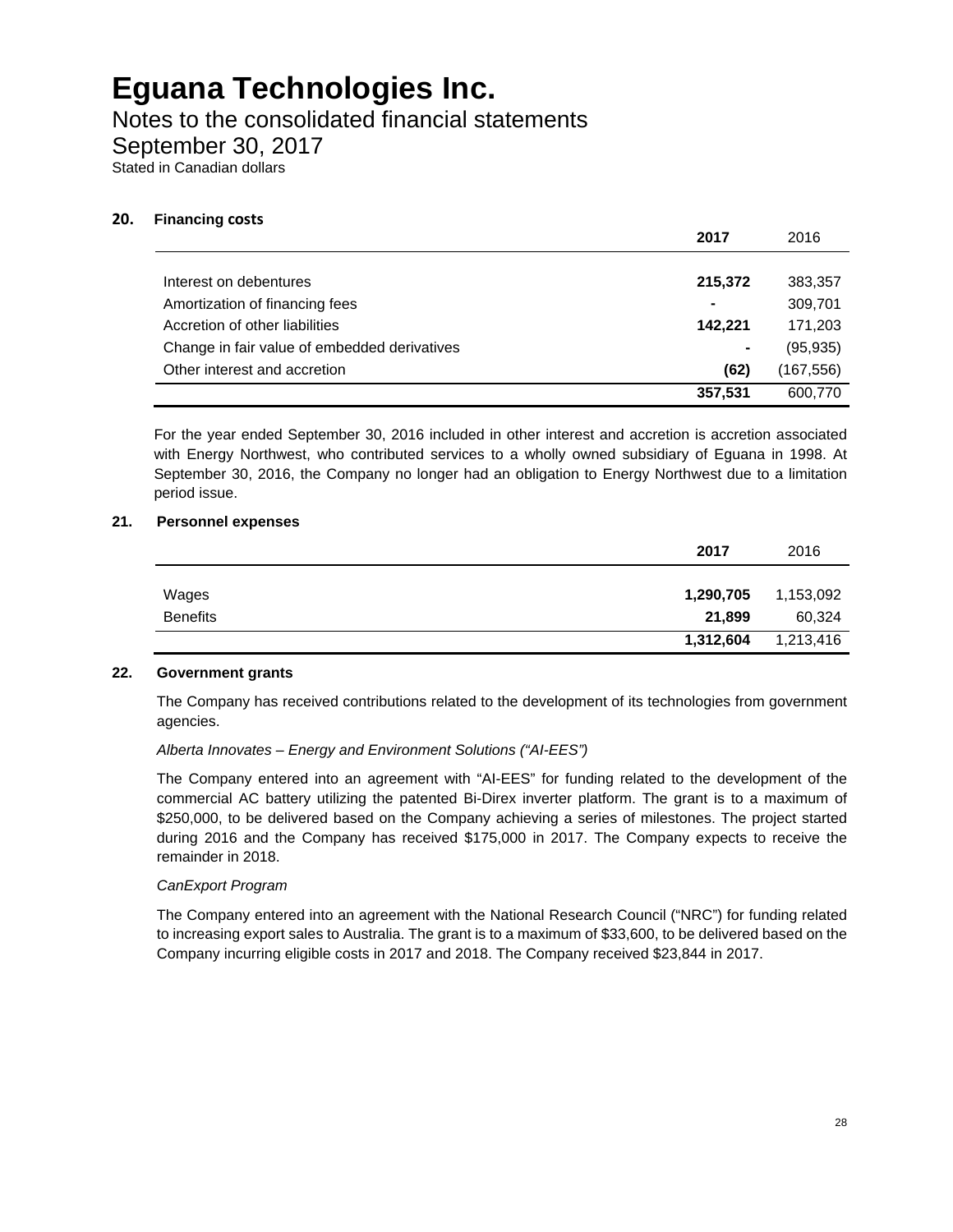Notes to the consolidated financial statements

September 30, 2017

Stated in Canadian dollars

#### **23. Income taxes**

Unrecognized deferred tax assets:

|                                            | 2017           | 2016           |
|--------------------------------------------|----------------|----------------|
|                                            |                |                |
| Development costs and capital assets       | 36,000         | 225,000        |
| Non-capital loss carry-forwards            | 10,175,000     | 9,502,000      |
| Other                                      | 821,000        | 284,000        |
| Share issue costs                          | 370,000        | 426,000        |
|                                            | 11,402,000     | 10,437,000     |
| Assets not recognized                      | (11, 402, 000) | (10, 437, 000) |
|                                            |                |                |
| Reconciliation of effective tax rate:      |                |                |
|                                            | 2017           | 2016           |
|                                            |                |                |
| Loss for the year                          | (4,502,777)    | (4,834,901)    |
| Rate                                       | 27.0%          | 28.6%          |
|                                            | (1,216,000)    | (1,383,000)    |
| Expected income tax recovery               |                |                |
| Differences resulting from:                |                |                |
| Non-deductible expense                     | 97,000         | 193,000        |
| Adjustment to opening balance              | (104,000)      |                |
| Change in tax rates                        | 315,00         | (536,000)      |
| Share-based payments                       | 42,000         | 195,000        |
| Share issue cost                           | (99,000)       | (284,000)      |
| Change in unrecognized deferred tax assets | 965,000        | 1,815,000      |
| Total income tax recovery                  |                |                |

Deferred tax assets have not been recognized in respect of these items because it is not probable that future taxable profit will be available against which the Company can utilize the benefits. At September 30, 2017, the Company has approximately \$32.5 million (2016 - \$27.6 million) in Canadian non-capital loss carry forwards available. The unused losses will expire between 2027 and 2037. At September 30, 2017, the Company has approximately \$2.4 million (2016 - \$2.3 million) in United States non-capital loss carry forwards available. The unused losses will expire between 2020 and 2037. At September 30, 2017, the Company has approximately \$2.1 million (2016 - \$2.1 million) in Spain of non-capital loss carry forwards available. The unused losses will expire in 2023.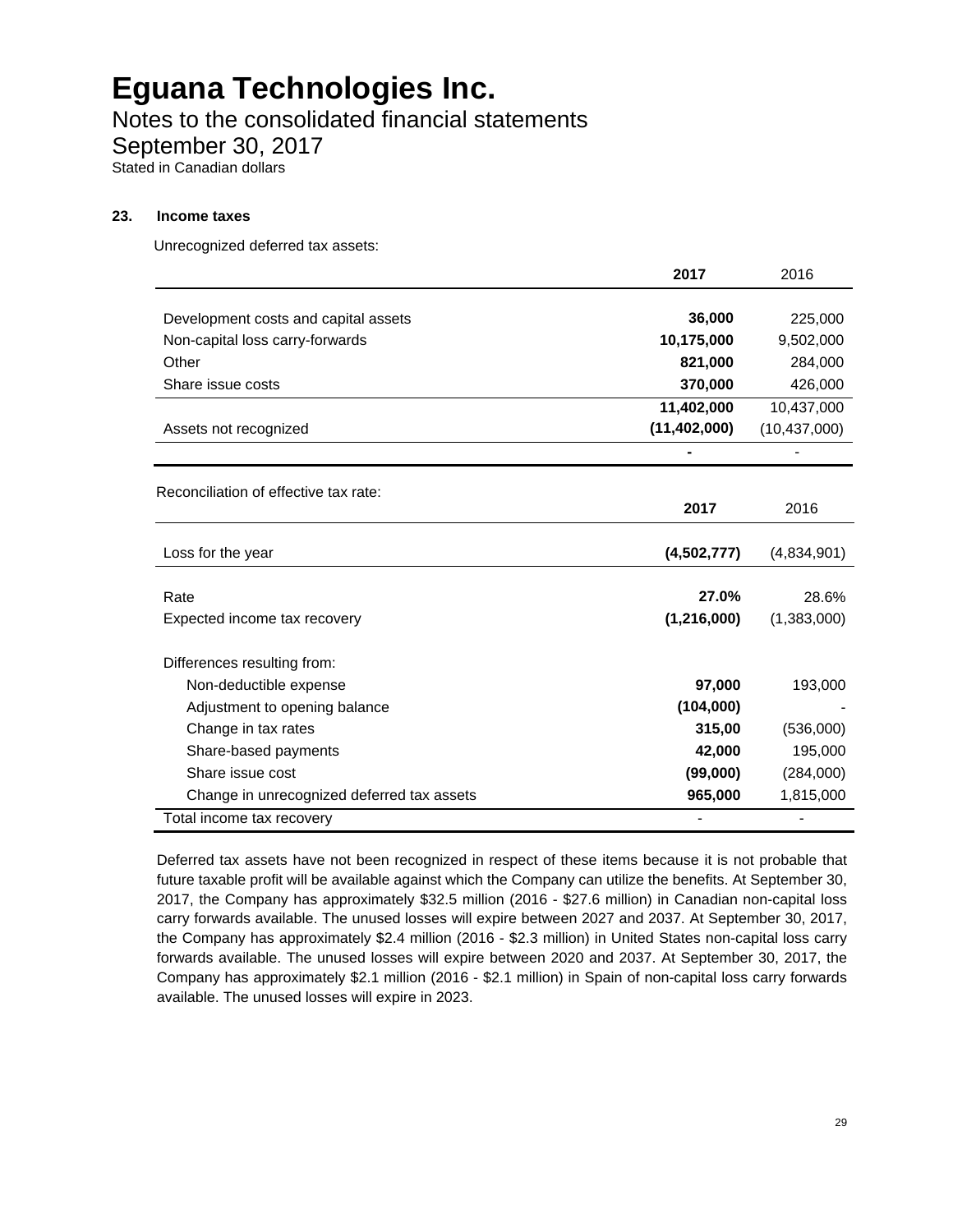### Notes to the consolidated financial statements

September 30, 2017

Stated in Canadian dollars

### **24. Supplemental information**

The changes in non-cash working capital for the years ended September 30, 2017 and 2016 is as follows:

|                                          | 2017       | 2016       |
|------------------------------------------|------------|------------|
|                                          |            |            |
| Operating activities                     |            |            |
| Decrease (increase) in assets            |            |            |
| Accounts receivable                      | (236, 779) | (86, 843)  |
| Prepaid expenses and deposits            | (56, 307)  | (17, 279)  |
| Inventory                                | 136,107    | (194, 597) |
|                                          | (156, 979) | (298, 719) |
| Increase (decrease) in liabilities       |            |            |
| Accounts payable and accrued liabilities | 100,701    | (469, 570) |
| Deferred revenue                         | 560,205    | (28, 948)  |
|                                          | 503,927    | (797, 237) |

#### **25. Commitments**

At September 30, 2017, Eguana had commitments for the Calgary premise and purchase obligations as follows:

| Less than one year         | 293,000 |
|----------------------------|---------|
| Between one and five years | 212,000 |
| More than five years       | ۰       |
|                            | 505,000 |

#### **26. Segmented information**

#### *Major customers*

The Company had two customers where sales were greater than 10% of total sales in the year ended September 30, 2017 (September 2016 - four). The customers had attributed sales of approximately \$773,593 for the year ended September 30, 2017 (September 2016 - \$572,822).

#### *Revenue composition*

The Company generated \$560,272 of revenue from energy storage system sales with a cost of \$543,058 for the year ended September 30, 2017 (September 2016 - \$698,664 and \$652,017). Revenue from engineering services was \$ 292,654 with a cost of \$43,728 incurred in the year ended September 30, 2017. All sales in the prior year were related to the sale of energy storage systems.

For the year ending September 30, 2017, cost of goods sold includes an inventory write-down of \$45,487 (September 2016 - Nil).